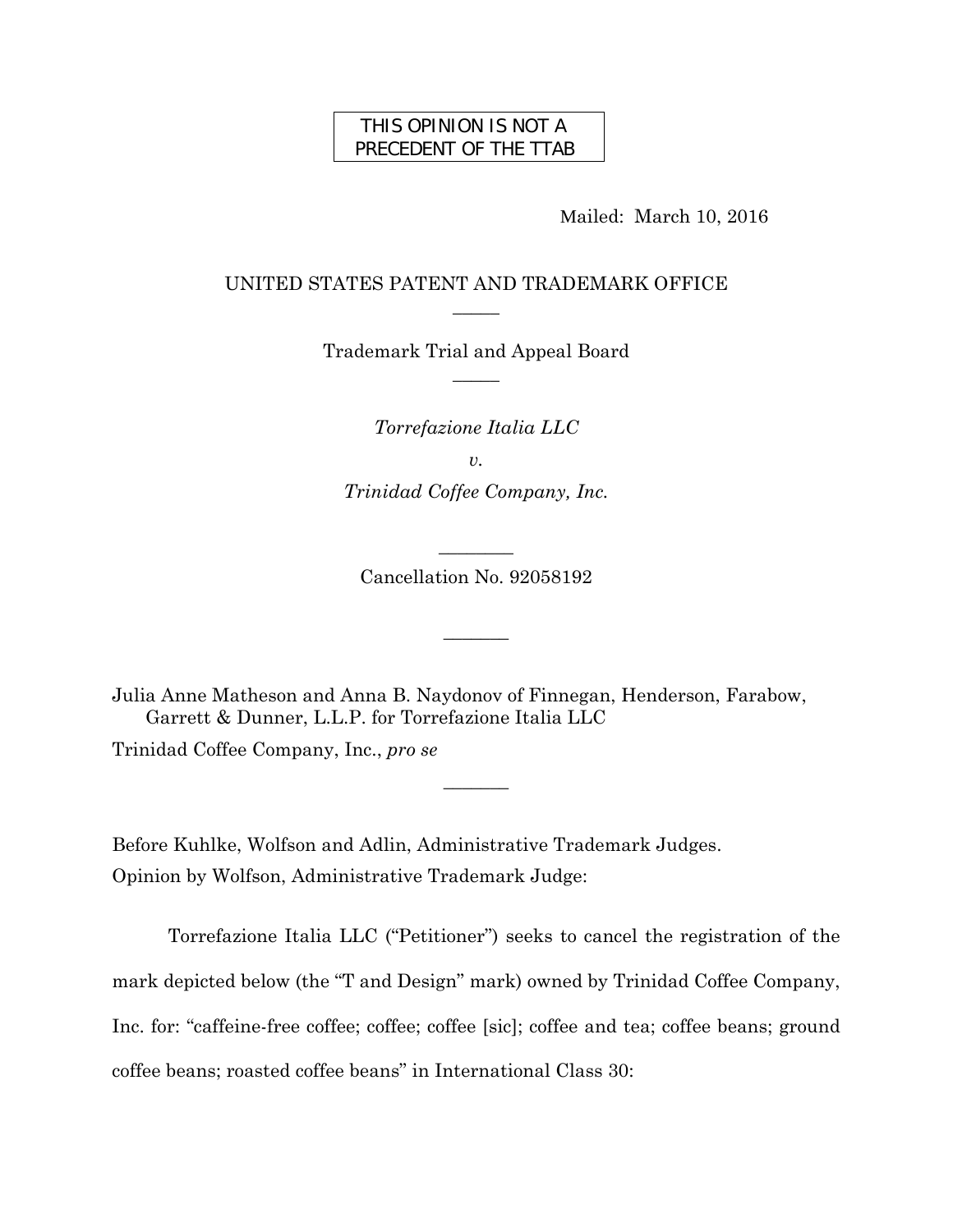$\overline{a}$ 



Petitioner alleges that Respondent's T and Design mark so resembles Petitioner's two previously used and registered TORREFAZIONE ITALIA COFFEE and design marks (depicted below, hereinafter the "TORREFAZIONE ITALIA and Design" marks) as to cause a likelihood of confusion under Section 2(d) of the Trademark Act, 15 U.S.C. § 1052(d).2



Petitioner implicitly and explicitly alleges that it has used these marks in connection with coffee products and related services since well prior to the filing date

<sup>1</sup> Registration No. 4298186, issued March 5, 2013 from an application filed July 17, 2012. The description of the mark reads: "The mark consists of a griffin and a laurel wreath. The base of the laurel wreath is a pedestal. The griffin is perched upon the pedestal, and within the laurel wreath. Within the pedestal appears a capital letter 'T'."

<sup>2</sup> Petitioner also pled dilution under Section 43(c), 15 U.S.C. § 1125(c). Petitioner's dilution claim was not pursued at briefing; thus it is waived. *See Alcatraz Media Inc. v. Chesapeake Marine Tours Inc.,* 107 USPQ2d 1750, 1753 (TTAB 2013) (petitioner waived claims not argued before the Board).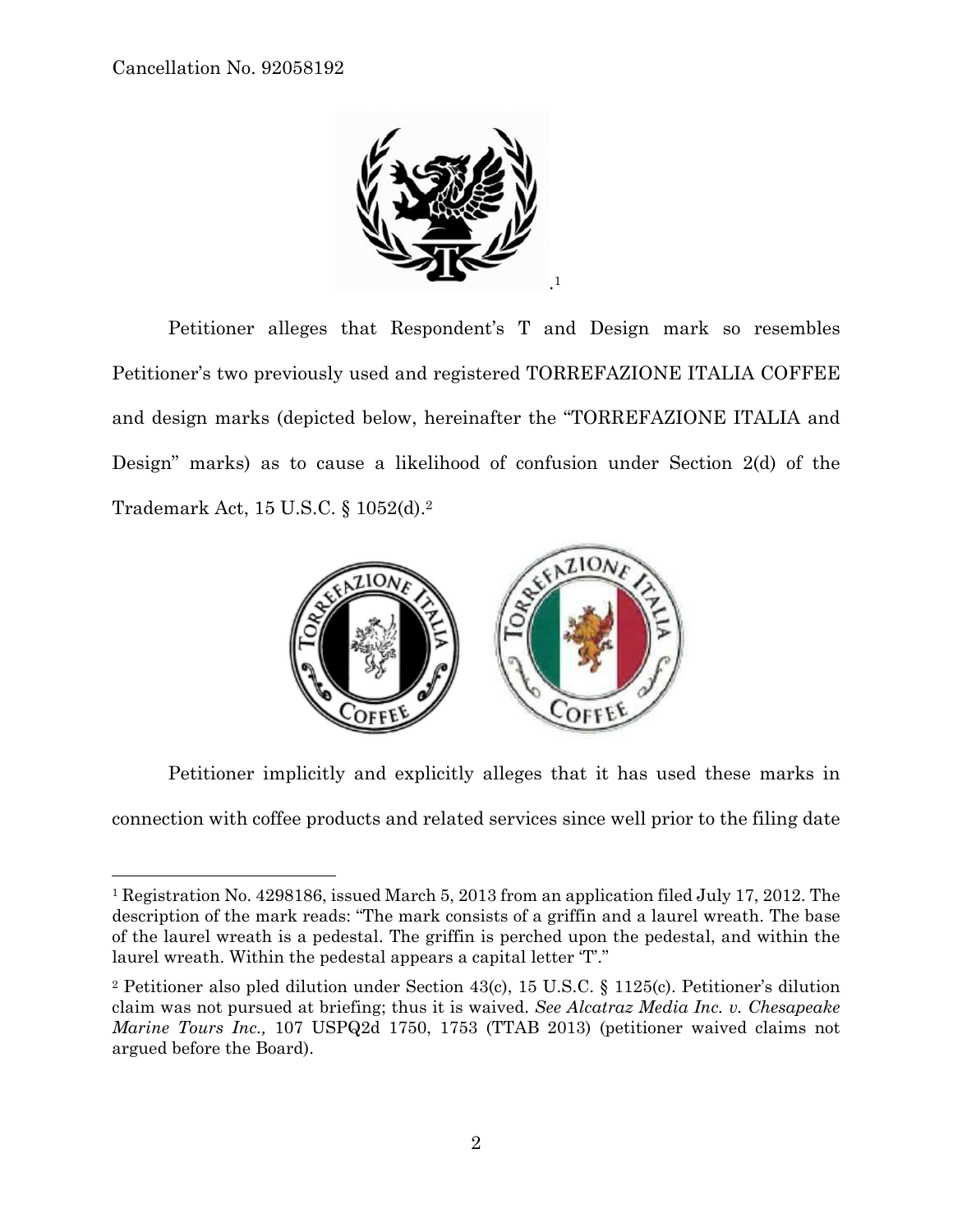1

of the application that matured into Registration No. 4298186.3 Petitioner further

alleges ownership of two registrations for the black-and-white TORREFAZIONE

ITALIA and Design mark and one registration for the mark in color, as follows:



Reg. No. 3910244, registered January 25, 2011 for , for: "franchising, namely, providing technical assistance in the establishment and/or operation of restaurants, cafes, coffee houses and snack bars; retail store services in the field of ready-to-drink coffee beverages; mail order services and mail order catalog services, in the field of ground and whole bean coffee, coffee and espresso beverages, and beverages made with a base of coffee and/or espresso, housewares, and kitchenware; ordering services featuring coffee beverages" in International Class 35; and "preparation of carry-out beverages; restaurant services featuring carry-out beverages" in International Class 43; and



Reg. No. 4388424, registered August 20, 2013 for , for, *inter alia*: "ground and whole bean coffee, cocoa, herbal and non-herbal tea, coffee, tea, cocoa and espresso based beverages, and beverages made with a base of coffee and/or

<sup>3</sup> Petition to Cancel ¶7, 1 TTABVUE 9. Although Petitioner does not specifically allege prior use of the black-and-white version of its mark, Petitioner alleges that both marks became famous "well prior to both the filing date of the application that matured into the subject registration, and any date of first use alleged by Registrant." We have construed this statement as implicitly alleging prior use of the black-and-white version of the mark prior to the filing date of Respondent's application.

<sup>4</sup> A Section 8 and 15 combined declaration has been accepted and acknowledged.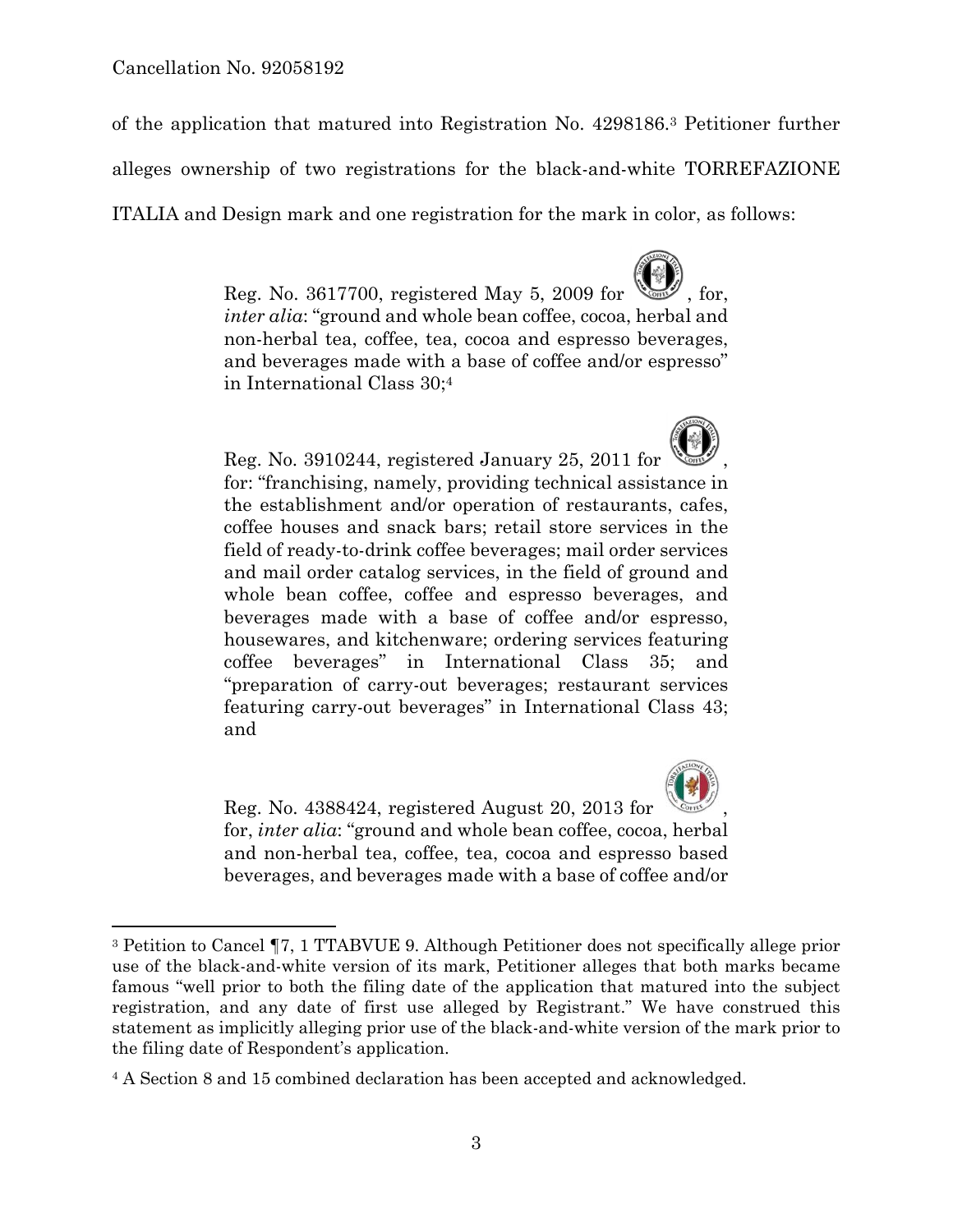espresso, beverages made with a base of tea" in International Class 30.

In each registration, "COFFEE" is disclaimed, and a claim of in-part acquired distinctiveness for the wording "TORREFAZIONE ITALIA" has been entered.5 Each registration also contains a description of the elements of each mark.6

In its answer, Respondent admits Petitioner's ownership of the pleaded registrations.7 Respondent further admits the similarity of the Class 30 (coffee) goods.8 Respondent denies the remaining salient allegations in the petition to cancel.9

During trial, Petitioner presented evidence of its purported use of an additional

(unregistered) mark that is shown below (Petitioner's "Laurel Wreath" mark):10

<sup>&</sup>lt;sup>5</sup> The record indicates that the Italian term "Torrefazione" in the mark translates to "roasting" or toasting" and the term "Italia" translates to "Italy."

<sup>6</sup> The descriptions vary. In Reg. Nos. 3617700 and 3910244, the description reads: "The mark consists of concentric circles with the words 'TORREFAZIONE ITALIA' in the upper portion of the logo and 'COFFEE' in the lower half of the logo and a rooster with wings in the center of the logo." In Reg. No. 4388424 (the color mark), the animal pictured in the center of the mark is described as a gold griffin with red highlights, and not as a rooster with wings. The record also shows that each mark is coded with several design search codes, including "04.05.01 – Griffons; Dragons" and "03.01.02 - Lion insignia (heraldic lion)." None have been coded for "roosters."

<sup>7</sup> Answer ¶¶5 and 6, 4 TTABVUE 2-3.

<sup>8</sup> Answer ¶13, 4 TTABVUE 3.

<sup>9</sup> Respondent raised several affirmative defenses that were not pursued at trial and are accordingly waived. *See Cerveceria India Inc. v. Cerveceria Centroamericana, S.A.,* 10 USPQ2d 1064, 1066, n.3 (TTAB 1989), *aff'd*, 892 F.2d 1021, 13 USPQ2d 1307 (Fed. Cir. 1989) (affirmative defenses waived).

<sup>&</sup>lt;sup>10</sup> The mark does not reproduce well from the material of record. All matter contained within the laurel wreath design is the same as in Petitioner's registered TORREFAZIONE ITALIA and Design marks.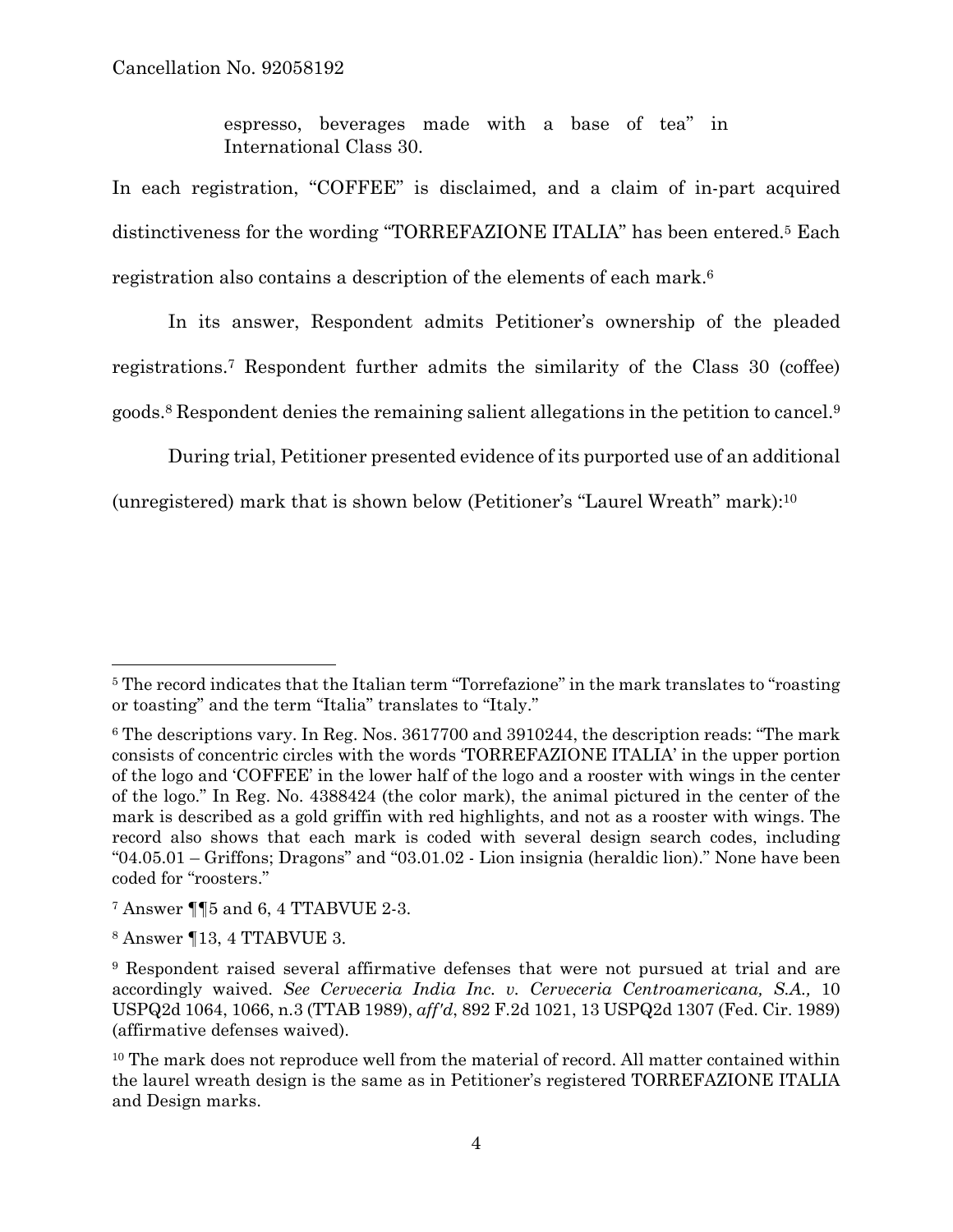

Petitioner argues that it has prior common law rights in the Laurel Wreath mark. However, Petitioner did not plead use of the Laurel Wreath mark in the petition to cancel and therefore may not rely on its priority allegations raised for the first time at trial. *See Syngenta Crop Protection Inc. v. Bio-Chek LLC*, 90 USPQ2d 1112, 1115 n.3 (TTAB 2009) ("A party may not rely on an unpleaded claim."); *see also* TBMP § 314 (2015). We must therefore determine whether the issue of likelihood of confusion with Petitioner's Laurel Wreath mark has been tried by express or implied consent under Fed. R. Civ. P. 15(b).

With respect to express consent, Respondent, in its trial brief, specifically states that none of Petitioner's registered marks contain a laurel wreath design element:

> Petitioner also contends that various uses of the TI Marks incorporate a laurel wreath, allegedly add[ing] to the overall similarity between the marks. However, 'the issue of likelihood of confusion must be determined on the basis of the mark as it is presented for registration. Evidence showing uses of the mark in a form different from that displayed on the drawing is not relevant.' *The Place for Vision, Inc. v. Pearle Vision Center, Inc.,* 218 USPQ 1022, 1024 (TTAB 1983). None of (sic) drawings contained in the registrations for the TI Marks depict a laurel wreath encircling the designs.<sup>11</sup>

<sup>11 34</sup> TTABVUE 30.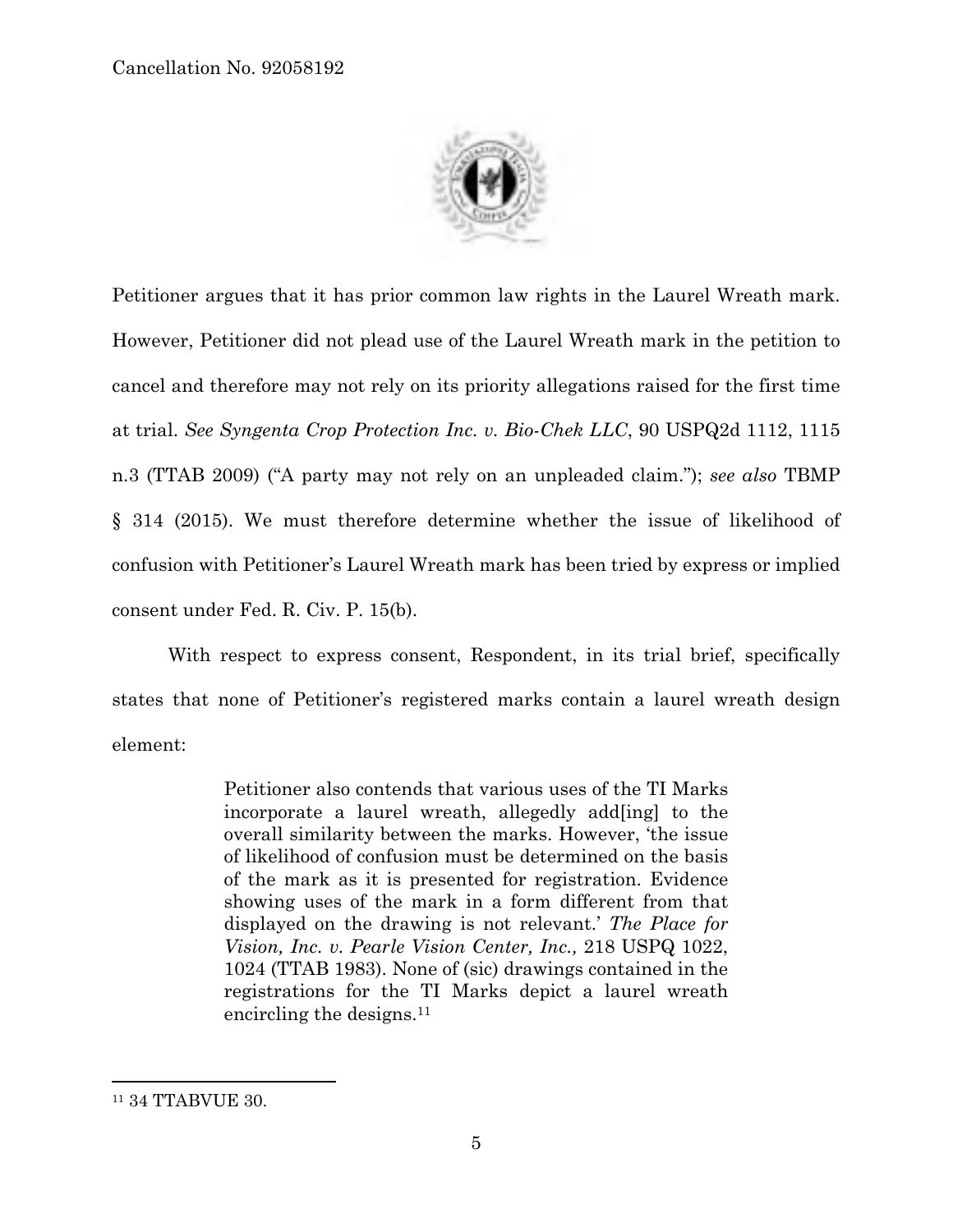We have treated Respondent's argument that we should disregard the Laurel Wreath mark because it differs in form from the mark "on the drawing[s]" of Petitioner's registrations as an express denial of Petitioner's right to rely on its purported common law rights in the Laurel Wreath mark, leading to the conclusion that the issue has not been tried by express consent.

With respect to implied consent, however, we find that the issue has been so tried. Implied consent can be found where the non-offering party: (1) raised no objection to the introduction of evidence on the issue; and (2) was fairly apprised that the evidence was being offered in support of the issue. *Morgan Creek Productions Inc. v. Foria International Inc.*, 91 USPQ2d 1134 (TTAB 2009) (witness's testimony on cross-examination insufficient to put adverse party on notice that fraud claim was being tried); *see also UMG Recordings Inc. v. Mattel Inc.*, 100 USPQ2d 1868, 1872 n.3 (TTAB 2011) (although opposer did not properly plead its fame for purposes of dilution, the Board deemed the dilution claim tried by implied consent); *Productos Lacteos Tocumbo S.A. de C.V. v. Paleteria La Michoacana Inc.*, 98 USPQ2d 1921, 1924-27 (TTAB 2011) ("Because petitioner may not rely on unpleaded marks," Board must determine whether its rights in such marks were tried by implied consent; held petitioner's rights in unpleaded mark tried by implied consent); TBMP § 507.03(b) (2015).

Petitioner introduced the testimony deposition of Holly Gray, director of brand management for Starbucks Coffee Company, who testified that since 2007, Petitioner has been distributing a Product Guide (Exhibit 9, filed under seal), to its customers,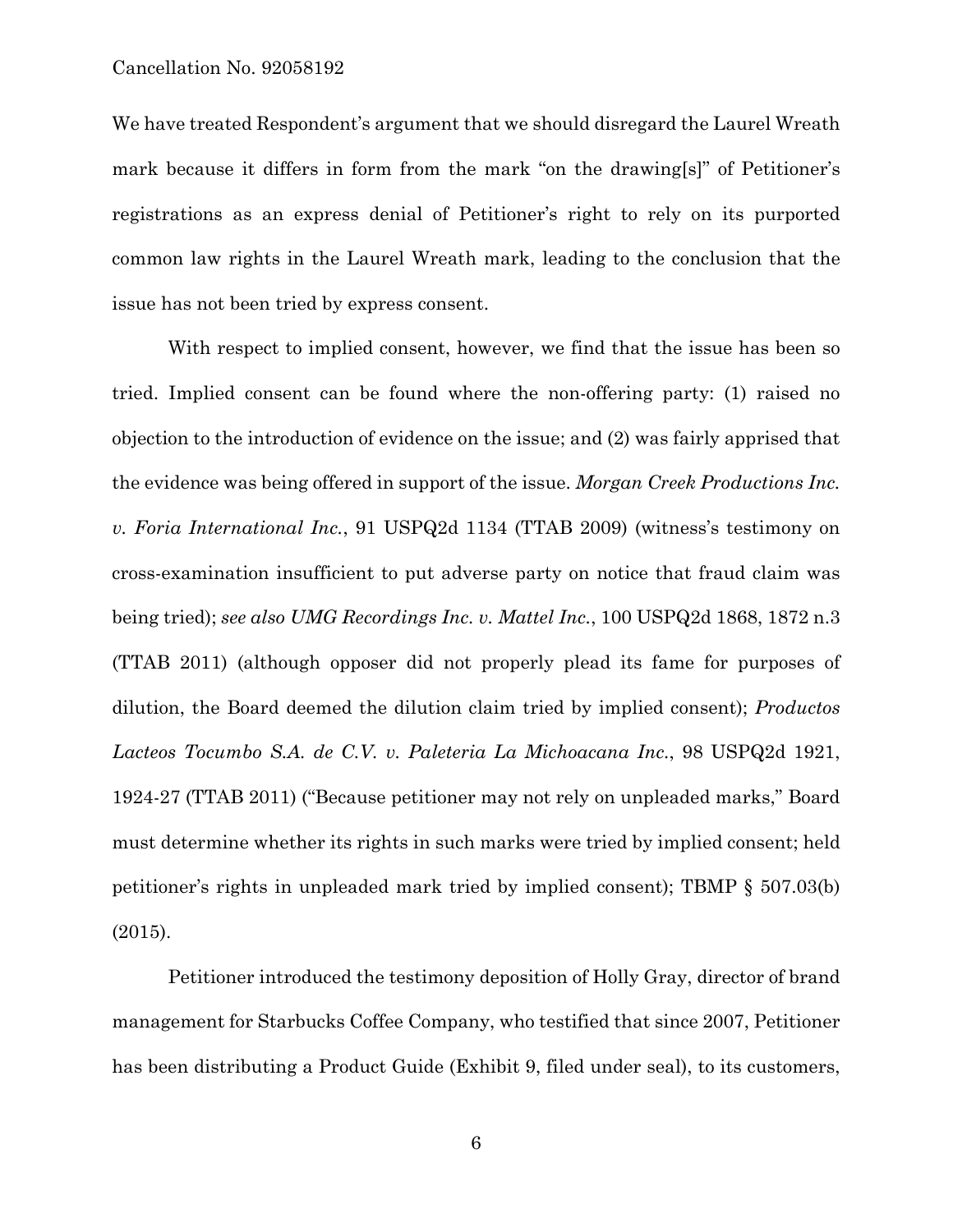which displays Petitioner's line of goods, including coffee, beverages, equipment for making, storing, and serving coffee and beverages, and cups and paper products.12 Ms. Gray described Exhibit 9 as "the product and marketing guide that we currently use to support all of the products that are available for our wholesale customers from Torrefazione Italia." She confirmed that the Guide illustrates "the variety of coffee packages and formats that are available under the TI griffin logo," as well as "paper products, the cups and the sleeves" and "airpots and shuttles, [which] are coffee serving vessels that wholesale accounts use to serve coffee to their customers."13 Ms. Gray testified that the Laurel Wreath appeared on "coffee and hot water identifier decals" for use on airpot and shuttles and that these "executions" are actually used by many of Petitioner's customers:

> Q. Now, please take a closer look at the coffee and hot water identifier decals shown on page TI 1414. Are there any additional elements on the decals around the Torrefazione Italia logo?

 A. Yes. There is a wreath, a vegetal wreath, a wreath around the Torrefazione Italia logo on each decal.

Q. Is it a laurel wreath?

A. Yes.

Q. And are these examples of the executions that are actually used by many of your customers?

A. Yes.

Q. Now, let's take a look at TI 1415. What is shown here?

<sup>12 15</sup> TTABVUE 31; Exhibit 9 (confidential).

<sup>13</sup> Gray Test., p. 26, 15 TTABVUE 29.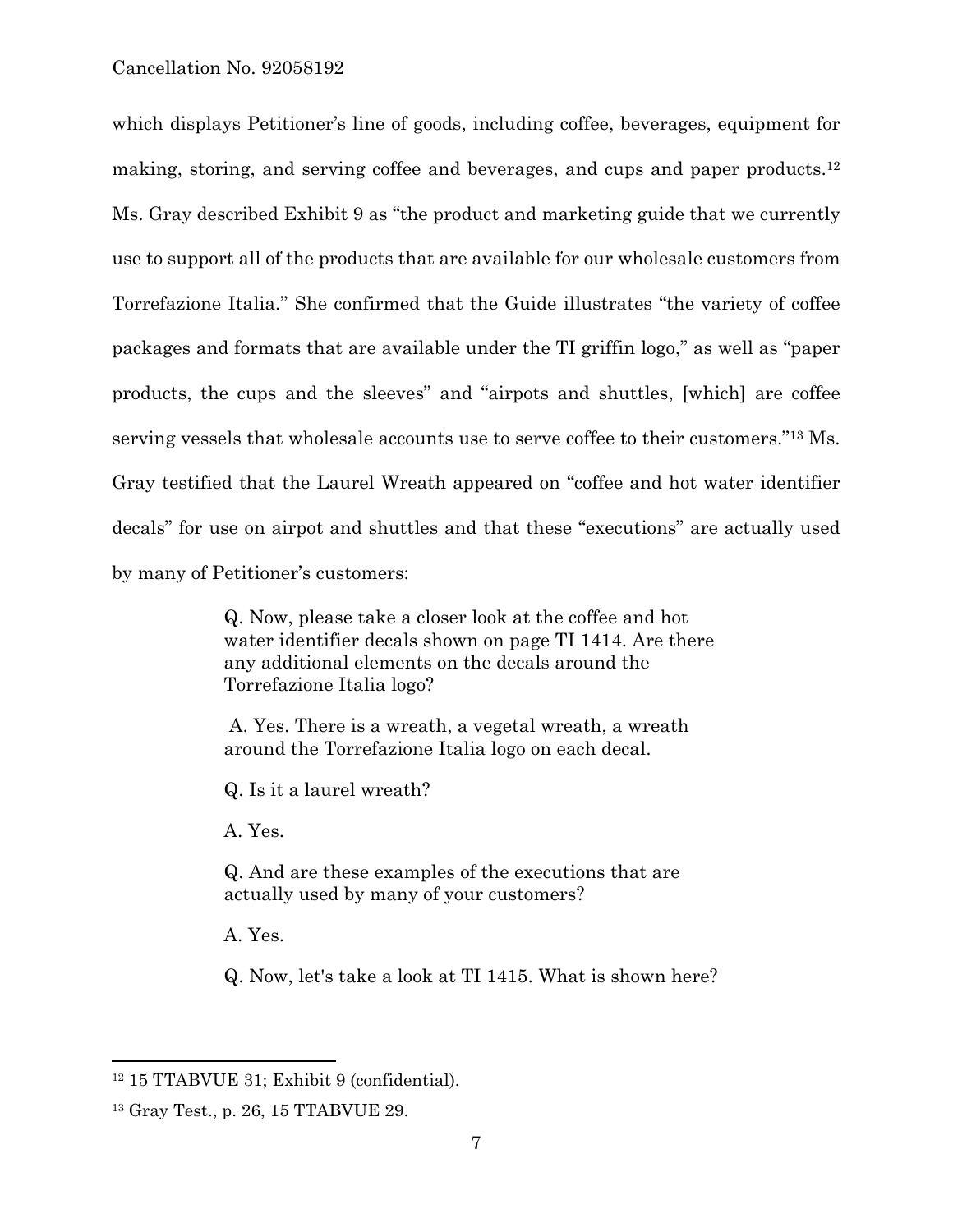A. We have additional decals that support the Torrefazione Italia brand as well as what we call coffee ID stands for accounts that are utilizing stainless steel servers and don't have a place to place a decal. So they would set these stands next to their coffee servers.

Q. Finally, please turn to page TI 1416, where it says branded signs and posters. What are these?

A. These are signs and posters that are available to our accounts to be used either externally or internally within their spaces to depict that they are serving Torrefazione Italia Coffee.

Q. And these are some of the signs and posters that are actually used by your customers, correct?

A. Yes. Yes.

Q. Is the laurel wreath also featured around the Torrefazione Italia griffin logo and the branded signs and posters shown on TI 1416?

A. Yes.

Q. And all of the products shown in this product guide have been created and used since at least 2007, correct?

A. Yes.

Respondent did not object to the testimony or the exhibits, and it was clearly

offered to show that Petitioner had been using the Laurel Wreath mark since 2007.

Accordingly, we hold that the issue of Petitioner's common law rights to the Laurel

Wreath mark was tried by implied consent and we deem the petition to cancel to be amended accordingly.

# Evidentiary Objections

Each party has objected to the admissibility of testimony and evidence. Petitioner objects to Respondent's Notices of Reliance Nos. 3-5 and to portions of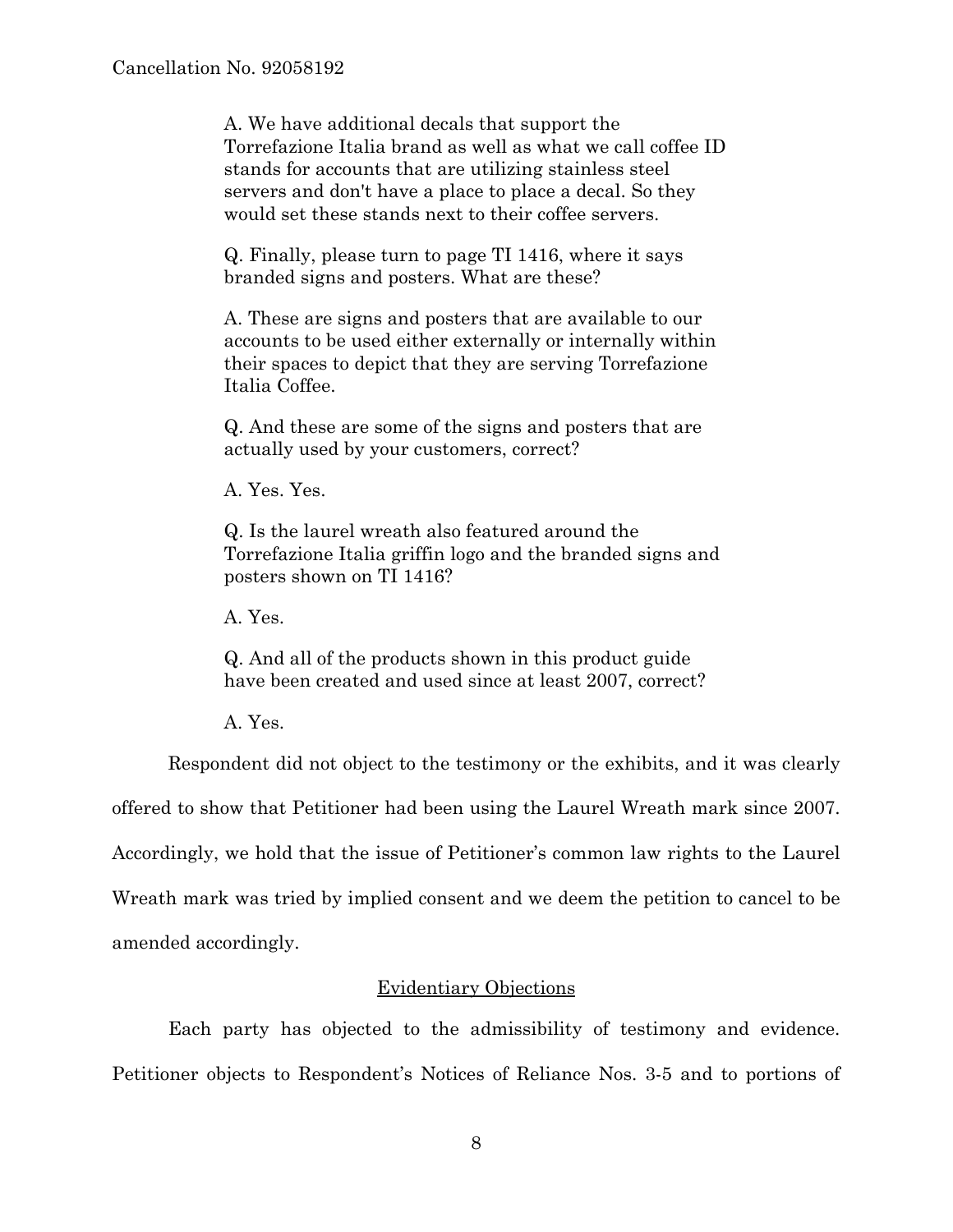Michael Rhee's affidavit testimony. Respondent objects to Petitioner's Notices of Reliance Nos. 1, 3 and 4.

### Petitioner's Objections

1

Petitioner objects to the testimony of Michael Rhee, Respondent's Sales Director, on the grounds of irrelevance, improper expert testimony, lack of personal knowledge, inadmissible hearsay and lack of foundation. Specifically, Petitioner objects to his testimony relating to the parties' trade channels and customers, their business operations and the operations of unrelated third parties. Petitioner further objects to any statements constituting opinions directed to the ultimate issue of whether there is a likelihood of confusion in this case. Finally, Petitioner objects to

the admission into evidence of Respondent's prior registration for the mark **TRINIDAD** and Mr. Rhee's testimony about it.14

**W** 

To the extent Mr. Rhee's statements regarding the parties' trade channels and customers, their business operations and the operations of third parties (including whether certain practices are common in the field or whether consumers are sophisticated) were based on personal knowledge and experience, they are relevant and admissible. On the other hand, statements constituting legal opinion are of little probative value and have been disregarded. Our determination of whether there is a likelihood of confusion is based on all of the facts that have properly been made of

<sup>&</sup>lt;sup>14</sup> Reg. No. 4108475, registered March 6, 2012 for "Caffeine-free coffee; Coffee; Coffee [sic]; Coffee and tea; Coffee beans; Coffee pods; Ground coffee beans; Roasted coffee beans."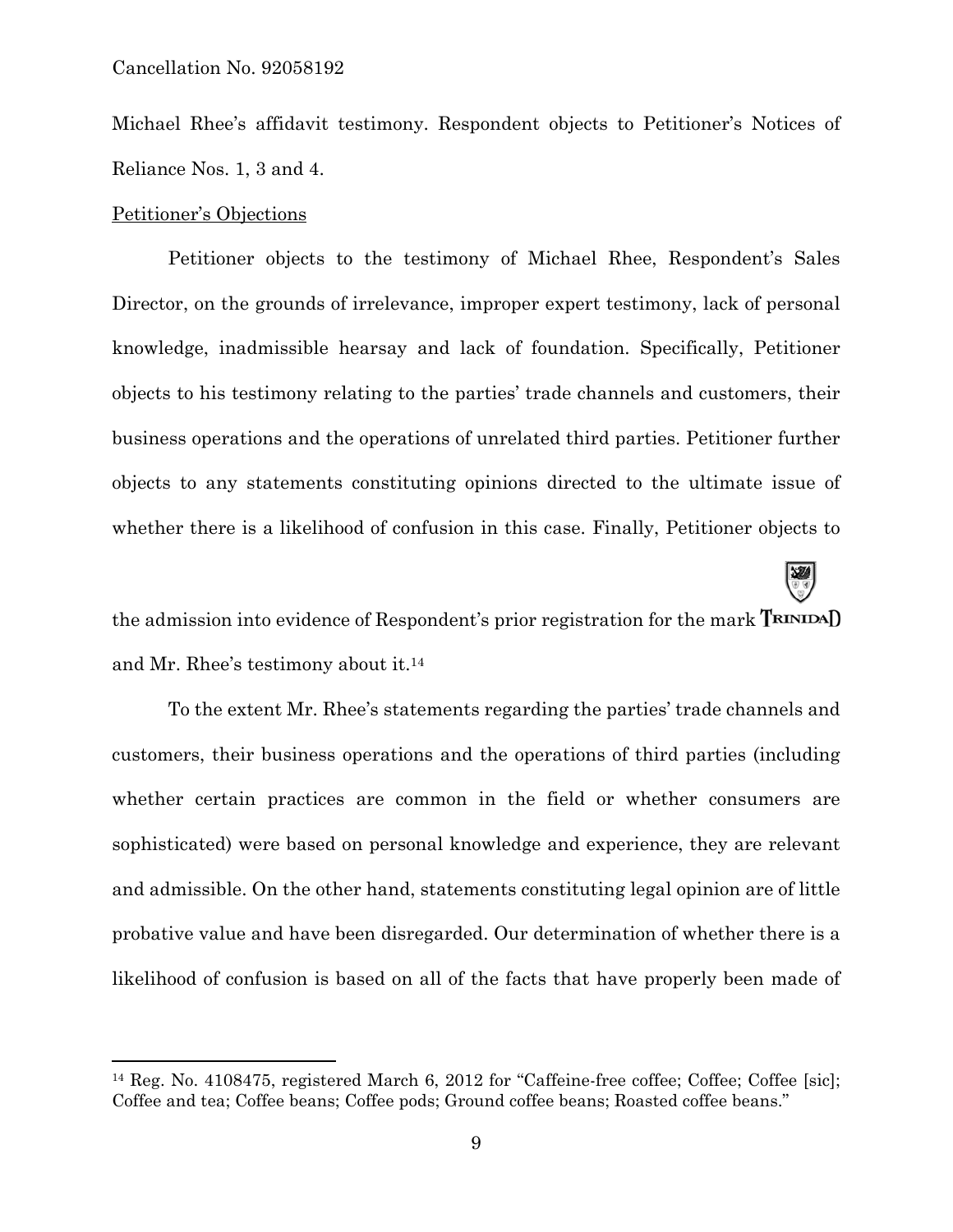1

record. *Cf. Interstate Brands Corp. v. Celestial Seasonings, Inc.,* 56 F.2d 926, 198 USPQ 151, 154 (CCPA 1978) (prior inconsistent position taken by party does not "relieve the decision maker of the burden of reaching his own conclusion on the entire record."). Thus, while we have considered the affidavit in its entirety, we give due weight to those fact-based statements made on personal knowledge and disregard those lacking foundation or constituting mere opinion. We have also considered Respondent's prior registration as relevant to Respondent's showing of the purported weakness of Petitioner's marks due to other "griffin" marks either registered or in use, but have not considered it for any other purpose, such as tacking. Finally, we have disregarded Mr. Rhee's testimony in Paragraph 49, commenting on Charles Sarosi's testimony, as Mr. Sarosi's testimony is of record, from which we may draw our own conclusions.15

Regarding Respondent's Notices of Reliance 3-5, containing print-outs of thirdparty websites purporting to show that wholesale consumers are sophisticated and that the parties' goods travel in differing trade channels, Petitioner's objections thereto are overruled. If a document obtained from the Internet identifies its date of publication or date that it was accessed and printed, and its source (e.g., the URL), it may be admitted into evidence pursuant to a notice of reliance in the same manner as a printed publication in general circulation in accordance with Trademark Rule 2.122(e). *Safer Inc. v. OMS Investments Inc.*, 94 USPQ2d 1031 (TTAB 2010); *see also Swiss Watch International Inc. v. Federation of the Swiss Watch Industry*, 101

<sup>15</sup> As noted below, Mr. Sarosi is director of national accounts for Starbucks Coffee Company.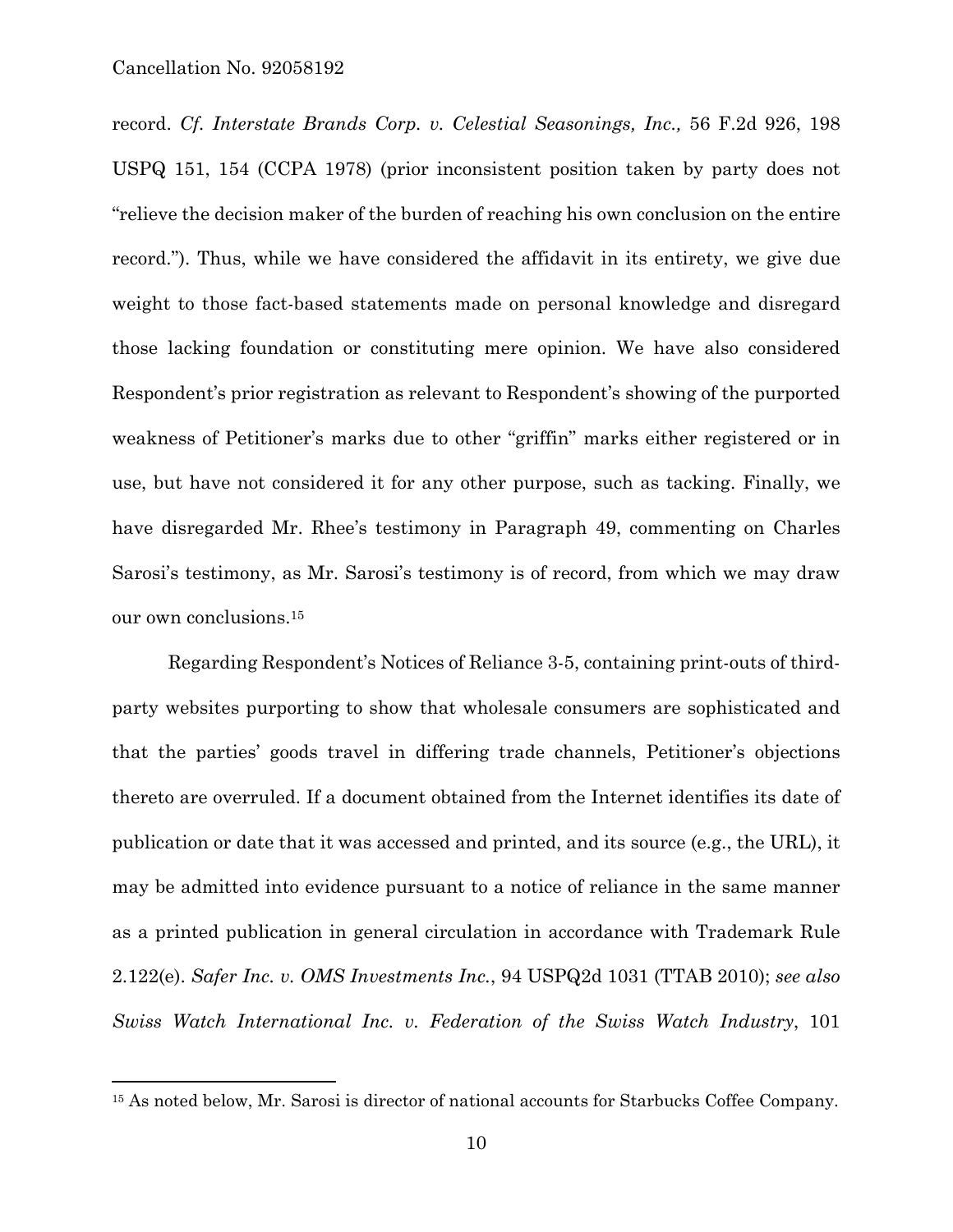USPQ2d 1731, 1735 (TTAB 2012) (Internet printouts submitted as exhibits to testimony are not hearsay); TBMP §§ 528.05(e) and 704.08(b). We recognize, however, that the probative value of Internet documents is limited because such printouts are inadmissible to prove the truth of the matters asserted therein. *Safer,* 94 USPQ2d at 1040. ("[Internet printouts] are admissible only to show what has been printed, not the truth of what has been printed."). Thus, we have considered the Internet printouts for what information the relevant purchasing public may have encountered in browsing websites pertaining to the goods or services involved herein, and have not considered them to demonstrate the truth of any statements made in any of the webpages.

### Respondent's Objections

Respondent's objections to Petitioner's Notices of Reliance Nos. 1, 3 and 4 on the grounds of hearsay, irrelevance and immateriality are overruled for the same reasons stated above. Petitioner's Notice of Reliance No. 1 contains dictionary definitions of "laurel" from several print and online sources. These have been considered as evidence of the "collective understanding of the community" with respect to the definition of the term. *In re Boulevard Entertainment Inc.,* 334 F.3d 1336, 67 USPQ2d 1475, 1478 (Fed. Cir. 2003). We have also considered the Internet references to laurel wreaths in Petitioner's Notice of Reliance No. 3 to be relevant to the question of likelihood of confusion. We do not take the Internet references for the truth of any matter asserted therein, but only to the extent that they show that relevant consumers may have been exposed to the references and may therefore have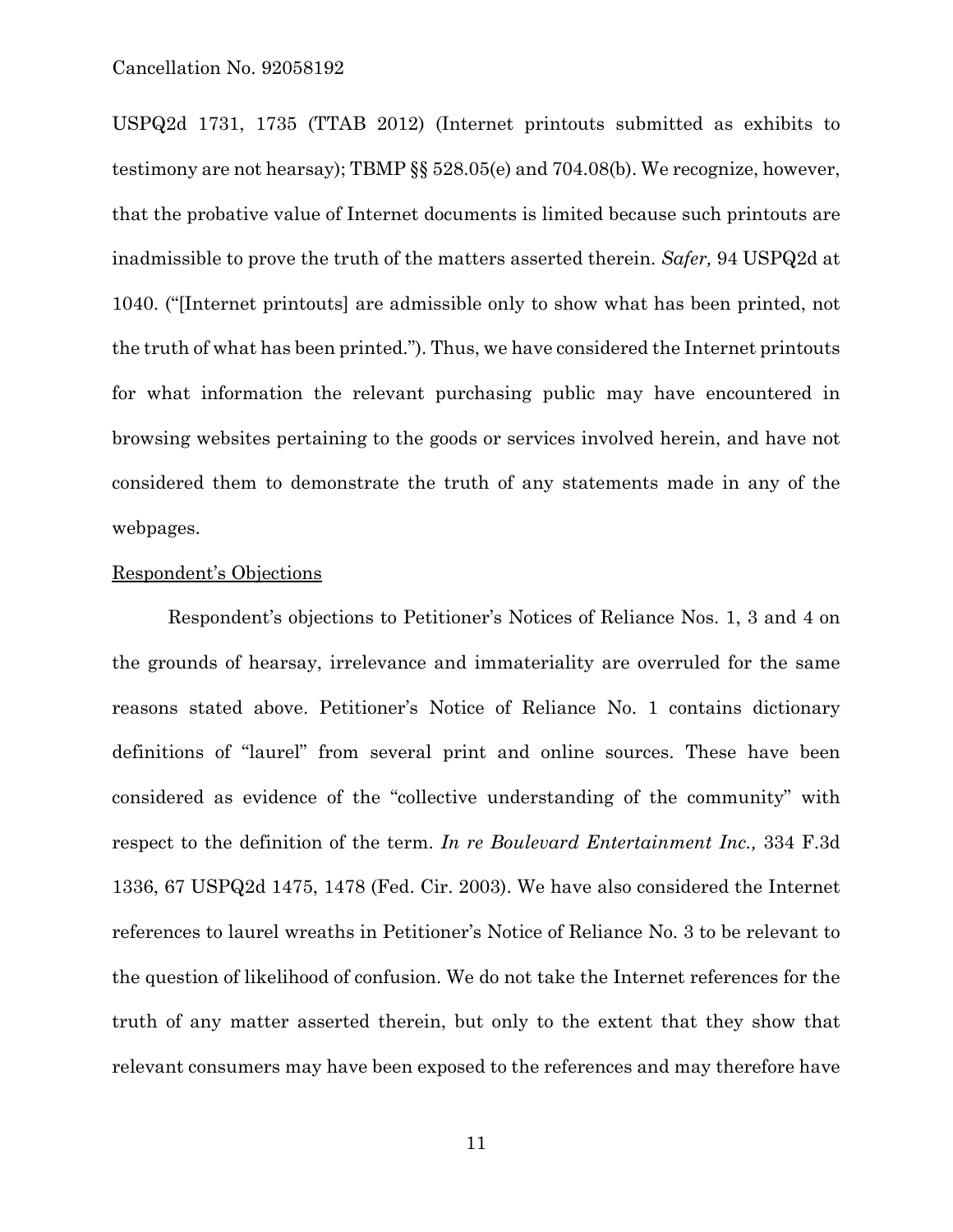an understanding of the significance of a laurel wreath in various contexts. As to the news articles and other publications that accompany Notice of Reliance No. 4, we have again considered them for what they show on their face only, taking into account the years in which the submitted materials were published and whether their titles indicate publication in a particular city. We have not considered them for the truth of any matters asserted therein.

### The Record

In addition to the pleadings, the file of Respondent's registration forms part of the record without any action by the parties. Trademark Rule 2.122(b), 37 C.F.R. § 2.122(b). Petitioner's pleaded registrations are also of record, as TESS print-outs for the pleaded TORREFAZIONI ITALIA and Design marks, showing the current status and title of the registrations, were attached to the petition to cancel. Trademark Rule 2.122(d), 37 C.F.R. § 2.122(d).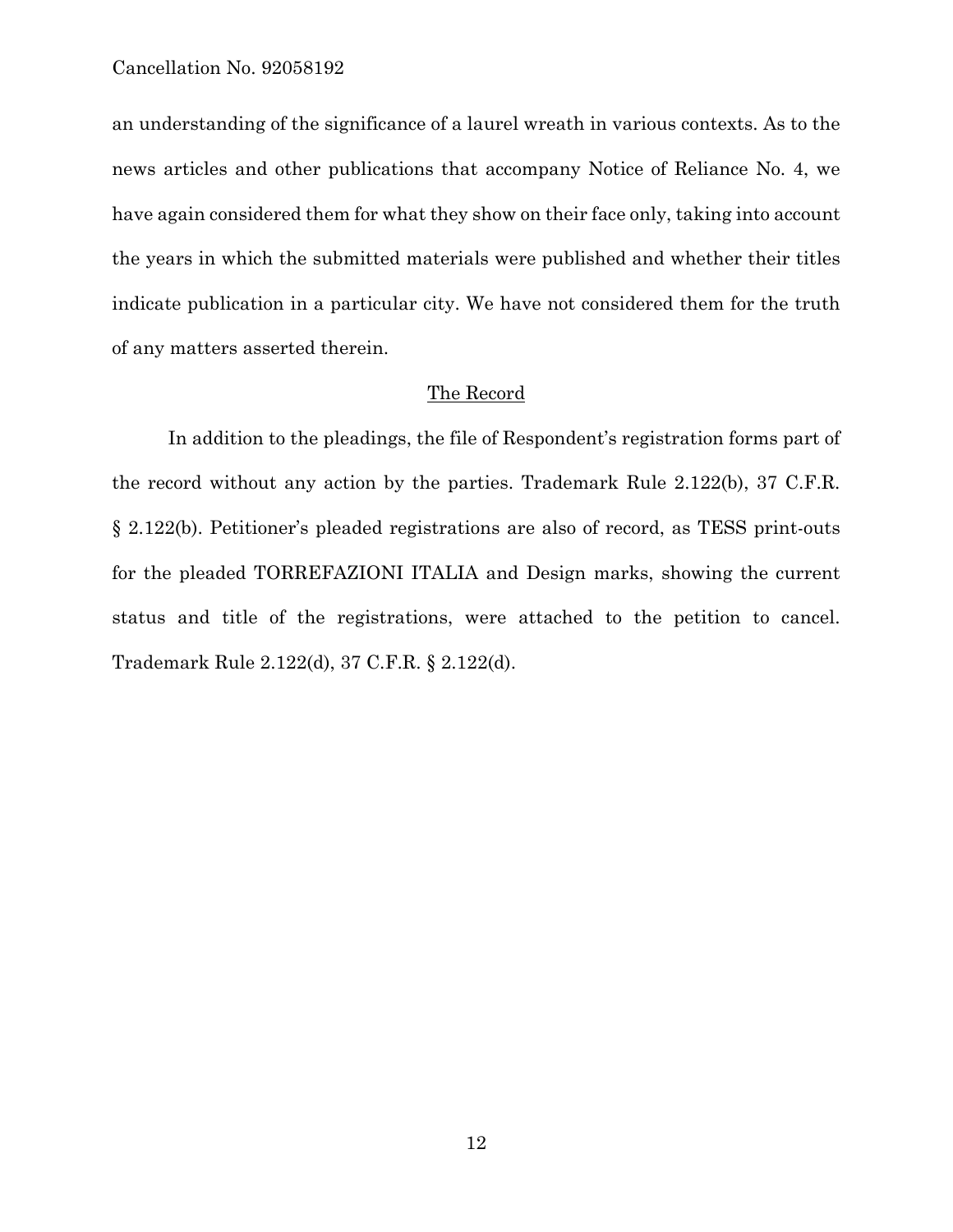# Petitioner's Testimony and Evidence

Petitioner introduced the testimony deposition of Holly Gray, director of brand management for Starbucks Coffee Company, with attached exhibits 1-24.16 Petitioner further introduced the testimony deposition of Charles Sarosi, director of national accounts for Starbucks Coffee Company, with attached exhibits 1-16.17

Petitioner filed the following evidence under Notices of Reliance:

1. Copies of dictionary definitions of the term "laurel";18

2. Copies of Respondent's confidential responses to Interrogatories Nos. 6 and 7 of Petitioner's First Set of Interrogatories;19

3. Copies of Internet print-outs;20 and

4. Copies of unsolicited articles from printed publications.21

Respondent's Testimony and Evidence

Respondent introduced the Rhee affidavit with attached exhibits 1-4,22

pursuant to the parties' stipulation allowing Mr. Rhee's testimony to be introduced

1

<sup>16 15</sup> TTABVUE 9. Ms. Gray testified that Starbucks Coffee Company acquired Torrefazione Italia LLC in 2003. 15 TTABVUE 10.

<sup>17 19</sup> TTABVUE 10. Mr. Sarosi testified that Torrefazione Italia LLC is a subsidiary of Starbucks Corporation. Neither deponent clarified whether Starbucks Coffee Company and Starbucks Corporation are related companies, or whether they are actually two separate companies. However, the oversight is immaterial to our decision.

<sup>18 10</sup> TTABVUE 1-50.

<sup>19 11</sup> TTABVUE 1-8.

<sup>20 12</sup> TTABVUE 1-147, Exhibits 1-19.

<sup>21 16</sup> TTABVUE 1-452, Exhibits 1-114.

<sup>22 21</sup> TTABVUE.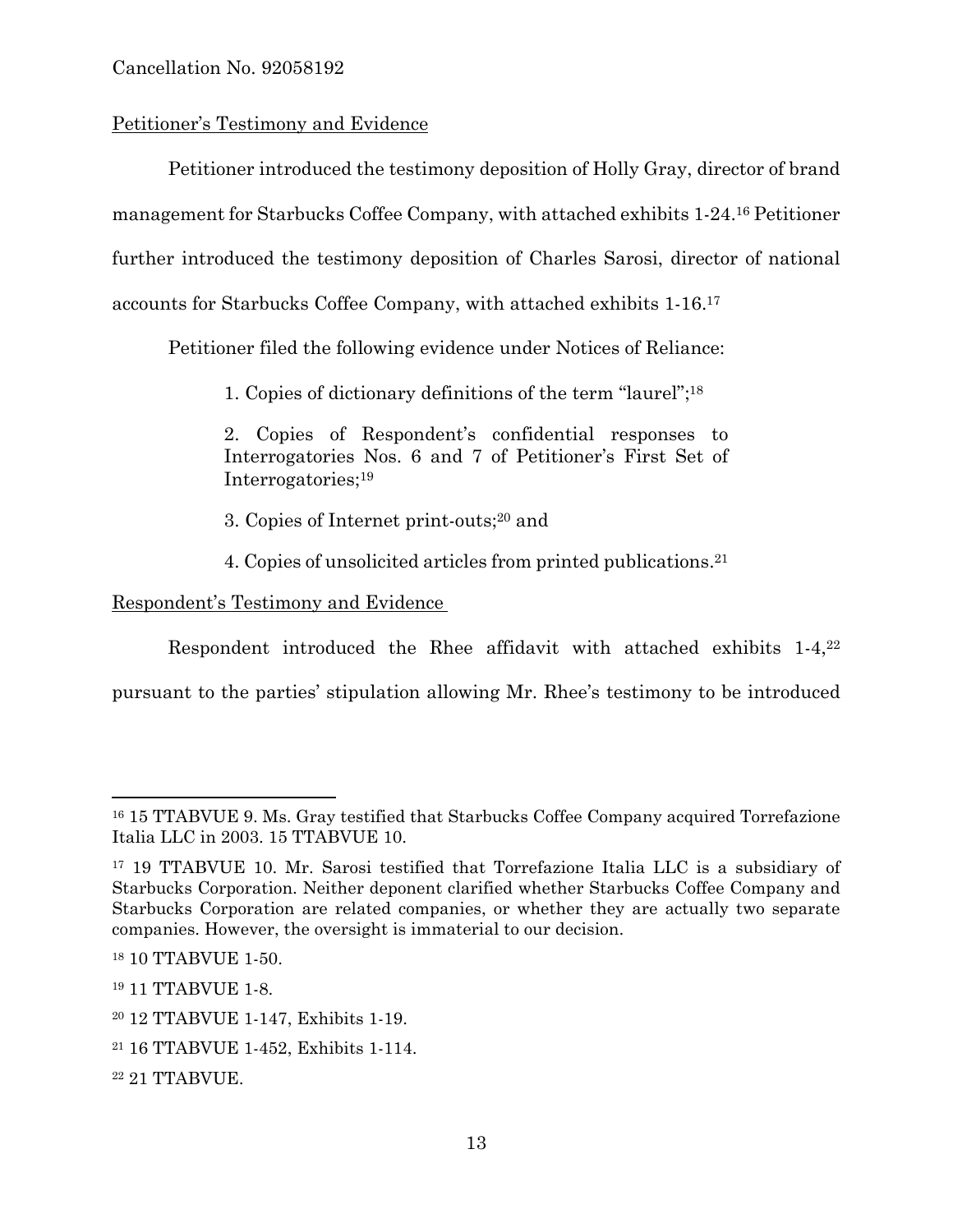by affidavit.23 Respondent also introduced the following evidence under Notice of Reliance:

> 1. Petitioner's responses to Interrogatory No. 1 of Respondent's First Set of Interrogatories;24

2. Internet print-outs regarding griffin designs;25 and

3. Copies of Internet materials regarding the parties' trade channels<sup>26</sup> and the marks.<sup>27</sup>

## Standing

Petitioner's pleaded registrations establish its standing. *Cunningham v. Laser Golf Corp.,* 222 F.3d 943, 55 USPQ2d 1842, 1844 (Fed. Cir. 2000); *Lipton Industries, Inc. v. Ralston Purina Co.,* 670 F.2d 1024, 213 USPQ 185, 189 (CCPA 1982).

## **Priority**

Petitioner has also established its priority with respect to its registered marks.

The filing dates of all three of Petitioner's registrations predate the July 17, 2012 filing date of Respondent's registration.28 *See Brewski Beer Co. v. Brewski Brothers Inc.,* 47 USPQ2d 1281, 1284 (TTAB 1998) (where both parties hold registrations, each is entitled to rely on the application filing date of its registration "for the limited

<sup>23 17</sup> TTABVUE.

<sup>24 23</sup> TTABVUE, Respondent's Notice of Reliance No.1.

<sup>25 23</sup> TTABVUE 10, Respondent's Notice of Reliance No. 2.

<sup>26 24</sup> TTABVUE, Respondent's Notices of Reliance Nos. 3-4; and 25 TTABVUE, Respondent's Notice of Reliance No. 5.

<sup>27 26</sup> TTABVUE, Respondent's Notices of Reliance No. 6.

<sup>28</sup> October 25, 2004 (for Reg. No. 3617700 and No. 3910244) and October 3, 2005 (for Reg. No. 4388424).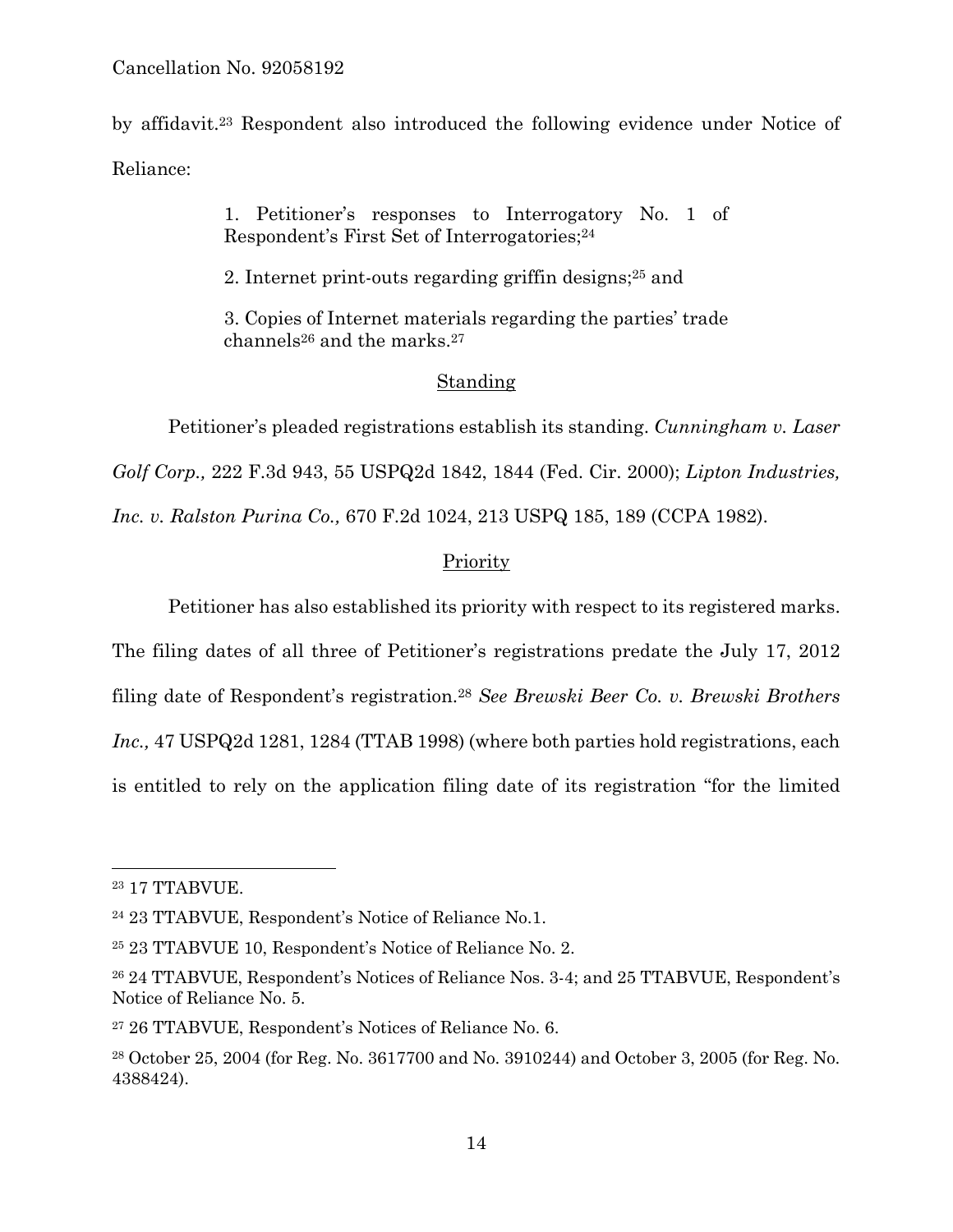purpose of proving that its mark was in use as of the application filing date."). Further, according to the parties' *Stipulation as to Certain Facts to be Entered into the Record and for Certain Documents to be Entered into Evidence* (the "Stipulation of Facts"),29 Petitioner first used its registered marks on December 31, 2003 in connection with coffee and related goods and services and Respondent first used its mark in connection with coffee and related goods on April 25, 2012.30 Petitioner has thus established its priority with respect to its pleaded registrations.

Petitioner has also established priority with respect to its common law mark, the Laurel Wreath design. Ms. Gray testified that since 2007, Petitioner has been publishing a Product Guide similar to the one attached as Exhibit 9 to her testimony, and that decals for coffee airpots and shuttles, bearing the Laurel Wreath mark, were displayed therein and the decals, signs and posters bearing the Laurel Wreath mark were used by customers since 2007. Her testimony is sufficient to establish 2007 as Petitioner's date of first use of the Laurel Wreath mark. *See, e.g. Nat'l Bank Book Co. v. Leather Crafted Prods., Inc.,* 218 USPQ 827, 828 (TTAB 1993) (acknowledging that oral testimony may be sufficient to prove the first use of a party's mark when it is based on personal knowledge, it is clear and convincing, and it has not been contradicted); *GAF Corp*. v. *Amatol Analytical Servs., Inc*., 192 USPQ 576, 577 (TTAB 1976) ("It is established that ownership of a trademark and of a trademark registration *as well as use of a mark* may be established by the oral testimony of a

<sup>29</sup> Sarosi Exhibit 15, 19 TTABVUE 131.

<sup>30</sup> *See also* Rhee Aff. Test., ¶ 11; 21 TTABVUE 4 (confidential).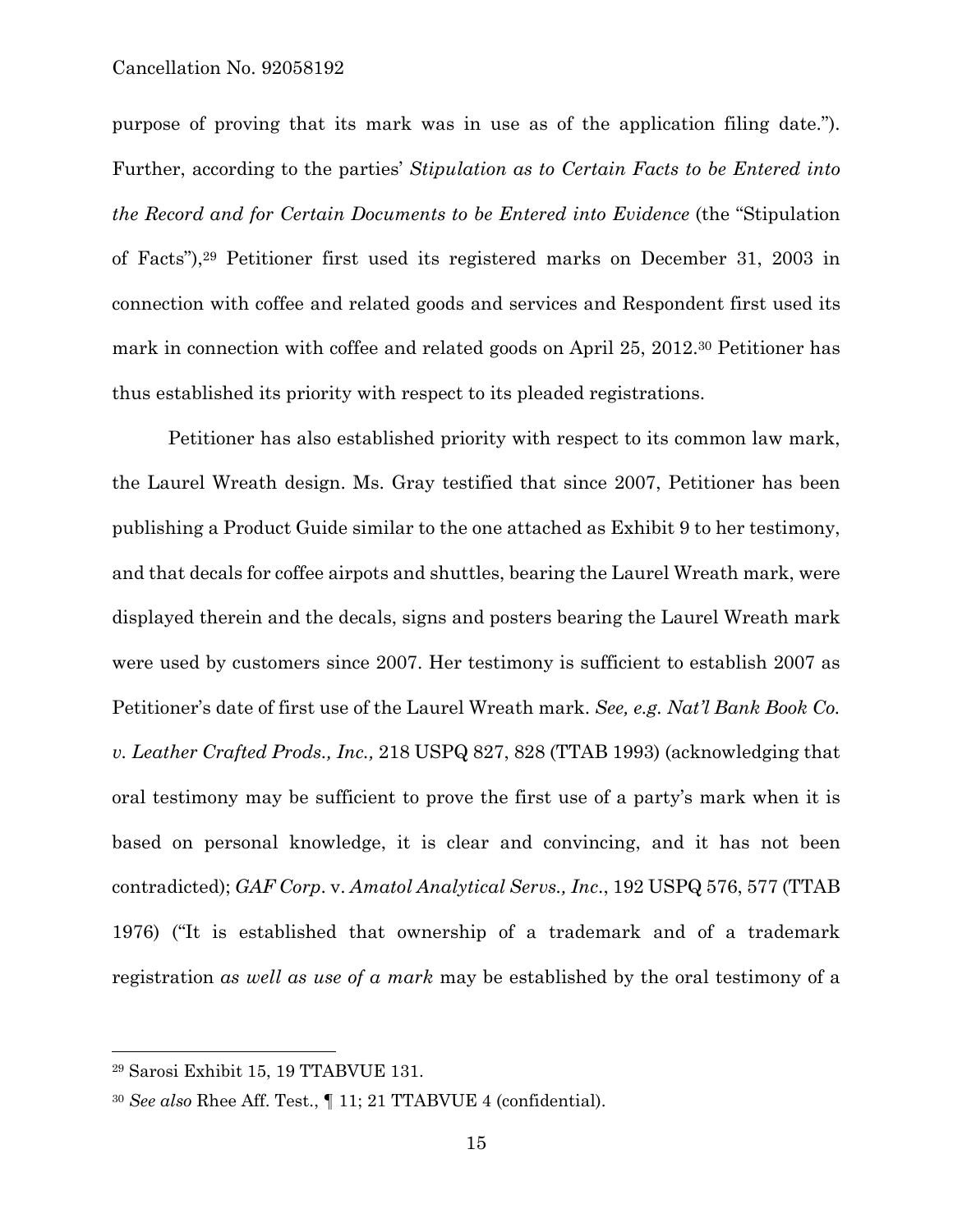single witness where such testimony is clear, consistent, convincing, circumstantial and uncontradicted.") (emphasis added). The 2007 Product Guide corroborates her testimony. It includes a picture of each product bearing the mark, the specific "sku" number for the product, and pricing information. Accordingly, Petitioner has proven its priority of use with respect to the Laurel Wreath mark.

#### Likelihood of Confusion

Our determination under Trademark Act  $\S 2(d)$  is based on an analysis of the probative facts in evidence that are relevant to the factors bearing on a likelihood of confusion. *See In re E.I. du Pont de Nemours & Co.,* 476 F.2d 1357, 177 USPQ 563 (CCPA 1973). *See also Palm Bay Imp., Inc. v. Veuve Clicquot Ponsardin Maison Fondee En 1772,* 396 F.3d 1369, 73 USPQ2d 1689 (Fed. Cir. 2005); *In re Majestic Distilling Co., Inc.*, 315 F.3d 1311, 65 USPQ2d 1201 (Fed. Cir. 2003); and *In re Dixie Rests. Inc.,* 105 F.3d 1405, 41 USPQ2d 1531 (Fed. Cir. 1997). In considering the evidence of record on these factors, we keep in mind that "[t]he fundamental inquiry mandated by Section 2(d) goes to the cumulative effect of differences in the essential characteristics of the goods and differences in the marks." *Federated Foods, Inc. v. Fort Howard Paper Co.,* 544 F.2d 1098, 192 USPQ 24, 29 (CCPA 1976); *see also In re Azteca Rest. Enters., Inc.,* 50 USPQ2d 1209 (TTAB 1999).

#### The Goods

Considering first the relatedness of the goods, there is no dispute that the goods are in-part identical and otherwise highly related. Respondent admits in its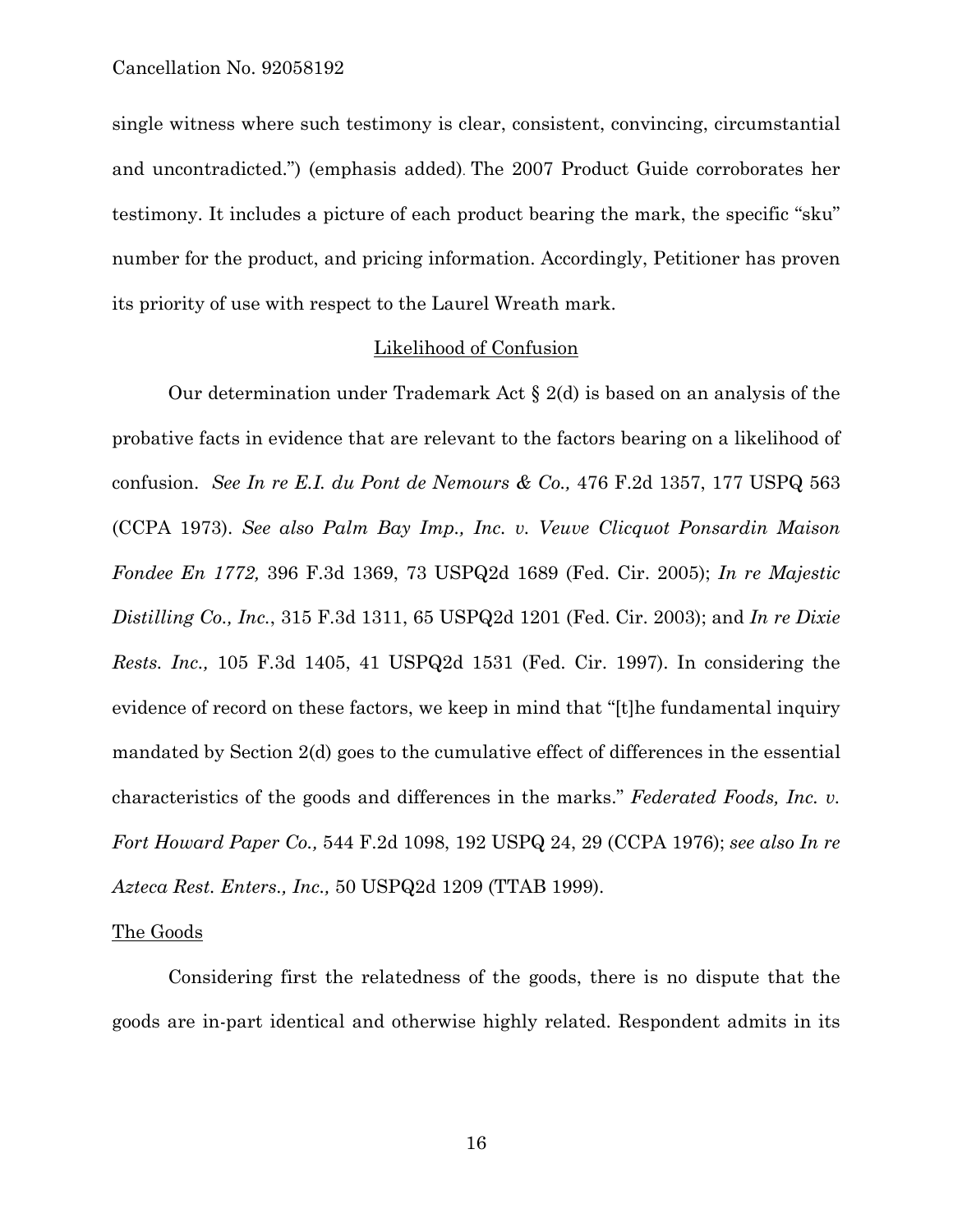answer that the goods are related.31 Likewise, in the Stipulation of Facts, the parties agree that they each use their respective mark(s) on "coffee and related goods."32 The second *du Pont* factor favors a finding of likelihood of confusion.

#### Channels of Trade; Classes of Purchasers; Conditions under which Sales are Made

Because the goods listed in both Respondent's registration and Petitioner's registrations include identical (*e.g*., "coffee," "tea") as well as legally identical goods (*e.g.,* "ground and whole bean coffee; beverages made with a base of coffee and/or espresso" in Petitioner's registrations; "caffeine-free coffee; coffee beans; ground coffee beans" in Respondent's registration), and neither Petitioner's nor Respondent's registrations contain any limitations on the channels of trade and classes of purchasers, we must presume that the channels of trade and classes of purchasers for these goods are the same. *See Stone Lion Capital Partners,* 746 F.3d 1317, 110 U.S.P.Q.2d 1157, 1161 (Fed. Cir. 2014); *In re Yawata Iron & Steel Co.,* 403 F.2d 752, 159 USPQ 721, 723 (CCPA 1968) (where there are legally identical goods, the channels of trade and classes of purchasers are considered to be the same); *American*  Lebanese Syrian Associated Charities Inc. v. Child Health Research Institute, 101 USPQ2d 1022, 1028 (TTAB 2011). *See also In re Viterra Inc.,* 671 F.3d 1358, 101 USPQ2d 1905, 1908 (Fed. Cir. 2012) (even though there was no evidence regarding channels of trade and classes of consumers, the Board was entitled to rely on this legal presumption in determining likelihood of confusion).

1

<sup>31</sup> *Answer,* ¶13, 4 TTABVUE 3*.* 

<sup>32</sup> Paragraph 15 of Stipulation of Facts, 19 TTABVUE 137.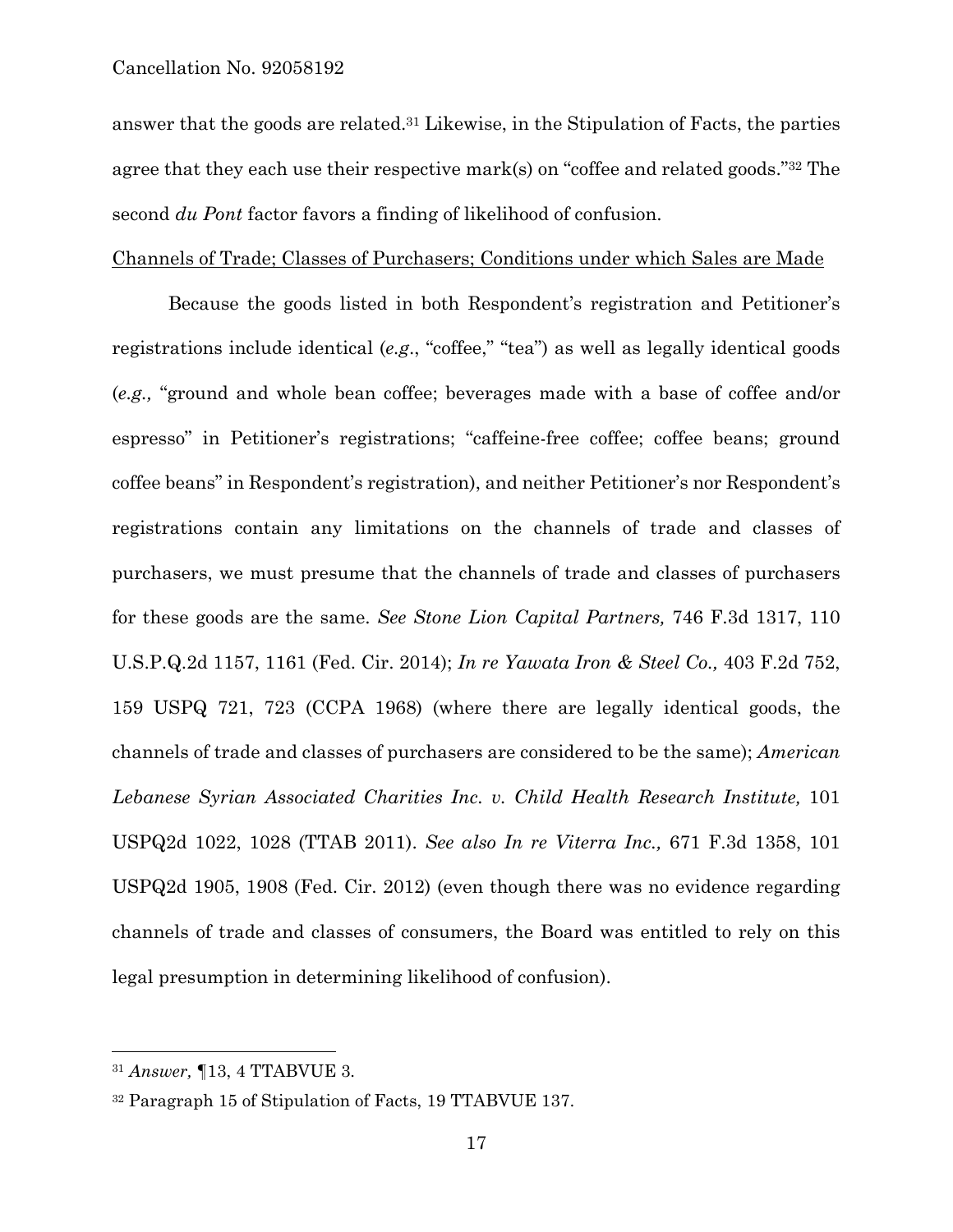Respondent argues that foodservice and foodservice management companies are sophisticated, discriminating purchasers, who carefully select vendors (such as Petitioner) through a rigorous application process. Respondent submitted printouts from third-party foodservice company websites, including application forms for doing business with the companies. 33 However, the fact that these distributors may be selective in their choice of vendor does not mean they are immune from confusion. Moreover, the record demonstrates that both parties also sell their products directly to members of the general public through online retail stores,<sup>34</sup> and that Petitioner's distributors also sell to retail coffee shops which feature Petitioner's marks on signage and menu boards viewable by the general public.<sup>35</sup> When determining the nature of the relevant purchaser, we base our decision "on the least sophisticated potential purchasers" at issue. *Stone Lion*, 110 USPQ2d at 1163 (Fed. Cir. 2014). Even if such sales do not make up a large part of either parties' business, these sales must be considered. Average retail consumers of coffee and coffee-based beverages exercise only ordinary care in making their purchasing decisions.

Based on the identity of the goods and their presumptively overlapping trade channels, the third (the similarity or dissimilarity of established, likely-to-continue trade channels) and fourth *du Pont* factors (conditions under which and buyers to whom sales are made) also favor a finding of likely confusion.

1

<sup>33</sup> *See, e.g.,* Respondent's Notices of Reliance Nos. 3 and 4.

<sup>34</sup> Gray Test., p. 21, 15 TTABVUE 24; Rhee Aff. Test., p. 5, 22 TTABVUE 5 (redacted).

<sup>35</sup> Sarosi Test., p. 16, 19 TTABVUE 20; Gray Test, p. 30, 15 TTABVUE 33.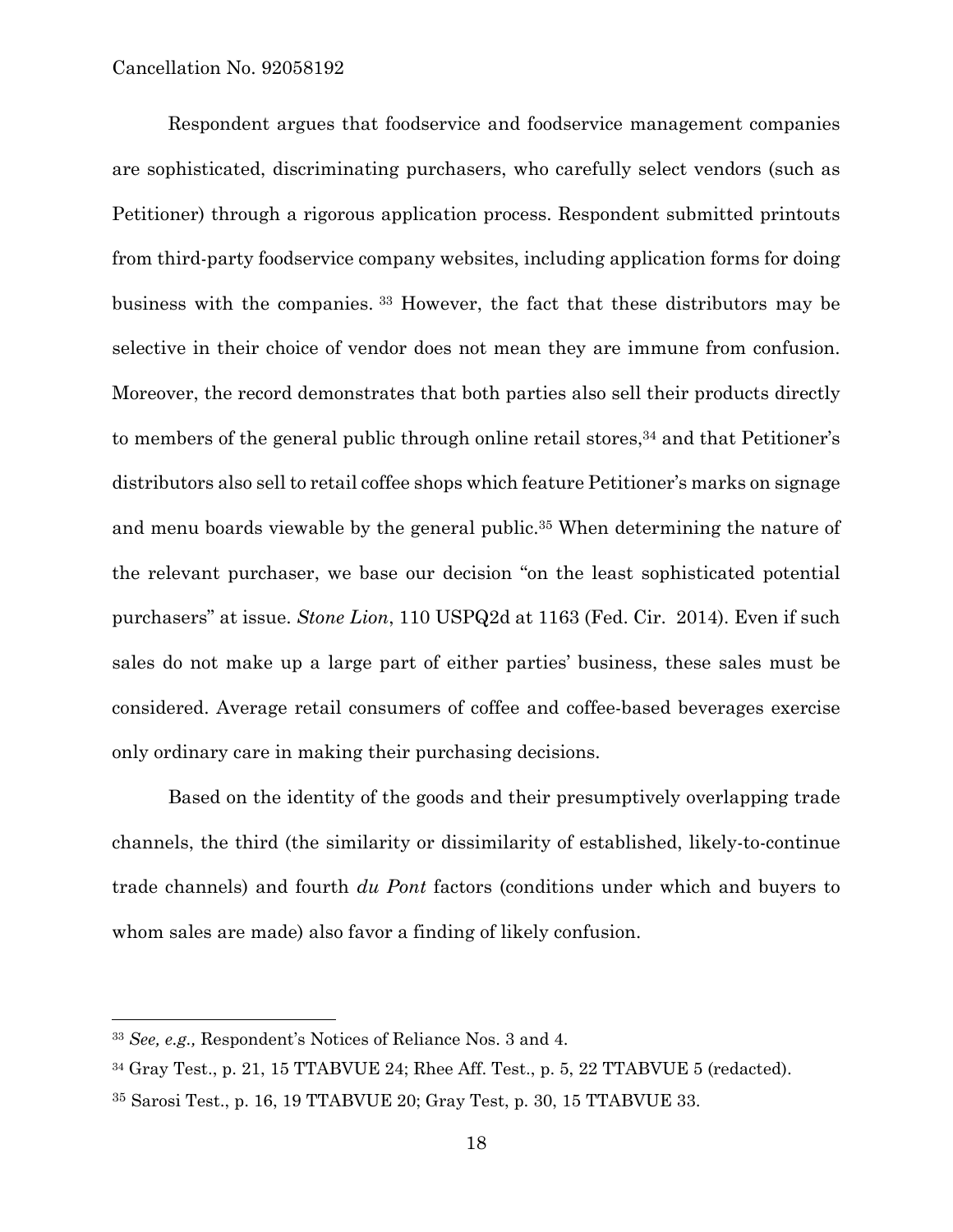$\overline{a}$ 

### Strength of Petitioner's Marks

The relative strength of a mark is determined by weighing two factors: (1) the degree of inherent distinctiveness of the mark; and (2) the marketplace recognition of the mark. *In re Chippendales USA, Inc.,* 622 F.3d 1346, 96 USPQ2d 1681, 1686 (Fed. Cir. 2010); *Couch/Braunsdorf Affinity, Inc. v. 12 Interactive, LLC,* 110 USPQ2d 1458 (TTAB 2014); *Tea Board of India v. Republic of Tea Inc.,* 80 USPQ2d 1881, 1899 (TTAB 2006) ("In determining the strength of a mark we consider both its inherent strength based on the nature of the mark itself and its market strength."). Market strength is the extent to which the relevant public recognizes a mark as denoting a single source. *Tea Board*, 80 USPQ2d at 1899. In other words, it is similar to acquired distinctiveness.

The design element in Petitioner's marks, comprising a griffin in profile and a background border design of concentric circles, curlicues, and (in its common law mark) a surrounding Laurel Wreath, is inherently distinctive. While the literal elements of Petitioner's marks are not inherently distinctive (TERRAFAZIONE ITALIA acquired distinctiveness under Section 2(f) and COFFEE is generic), the marks in their entireties are inherently distinctive.

Petitioner's marks are also commercially strong.36 The commercial strength of a mark "may be measured indirectly, among other things, by the volume of sales and advertising expenditures of the goods traveling under the mark, and by the length of

<sup>&</sup>lt;sup>36</sup> Based on the record before us, the same cannot be said of Petitioner's Laurel Wreath mark. It has not been shown to be commercially strong or well-known.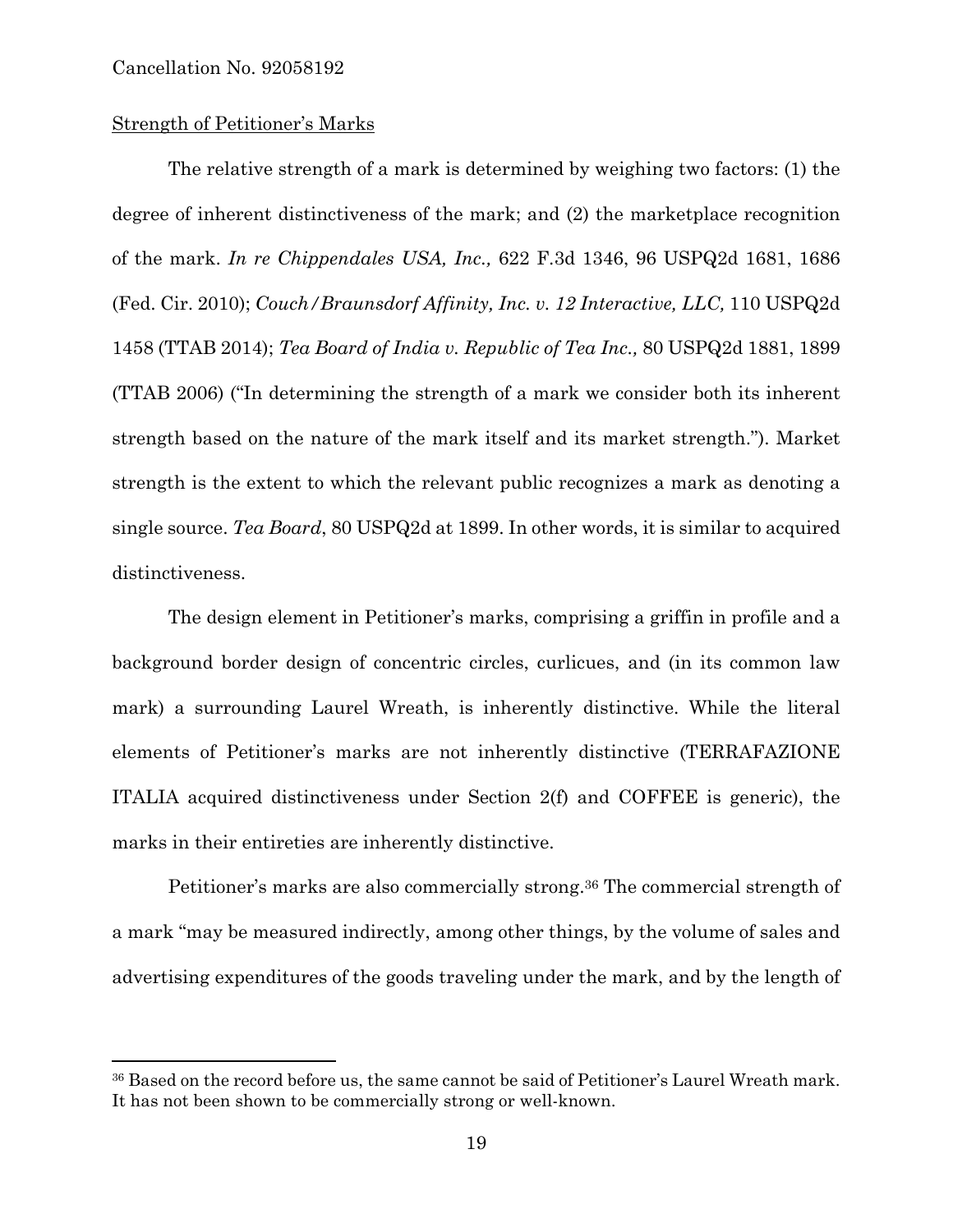time those indicia of commercial awareness have been evident," though some context in which to place raw statistics may be necessary. *Bose Corp. v. QSC Audio Products, Inc.*, 293 F.3d 1367, 63 USPQ2d 1303, 1305 (Fed. Cir. 2002). Petitioner has submitted, under seal, evidence showing significant sales to its wholesale customers of coffee under, and advertising expenditures for, the TORREFAZIONE ITALIA and Design marks.37 Petitioner also offers its products directly to ultimate consumers via an online website.38 Ms. Gray testified that since 2003, the marks have been prominently featured on "all Torrefazione coffee packaging"39 as well as on "millions" of paper products such as cups and cup sleeves.40 In addition, Petitioner has shown that it promotes its coffee products to its wholesale accounts through sales presentations and training, and supplies promotional point-of-sale material, such as decals for use on airpots, table tents and coffee ID stands to its wholesale accounts.41 However, the record does not make clear the extent to which the public may have been exposed to such material. Finally, Petitioner introduced 114 unsolicited media articles from the Lexis-Nexis database, the majority of which tout Petitioner's coffee

1

<sup>37</sup> *See* Sarosi Exhibit 2; 19 TTABVUE 105 ("Sales Document," confidential). Because they have been identified as confidential, we will not discuss Petitioner's sales figures or advertising expenses other than in a summary fashion.

<sup>38</sup> Gray Test., p. 23, Exhibit 6 (screenshots from Starbucksstore.com website), 15 TTABVUE 26.

<sup>39</sup> Gray Test., p. 23, 15 TTABVUE 26.

<sup>40</sup> Gray Test., p. 26, 15 TTABVUE 29.

<sup>41</sup> *See, e.g.,* Gray Test., p. 25-28, 15 TTABVUE 28-31; Exhibit 9 (product and marketing guide); p. 24, 15 TTABVUE 27, Exhibit 7 (coffee blend decals); p. 43, 15 TTABVUE 46, Exhibit 16 (table tents); pp. 45-46, 15 TTABVUE 48-49 Exhibit 18 (recipe and equipment cards that provide training to wholesale accounts).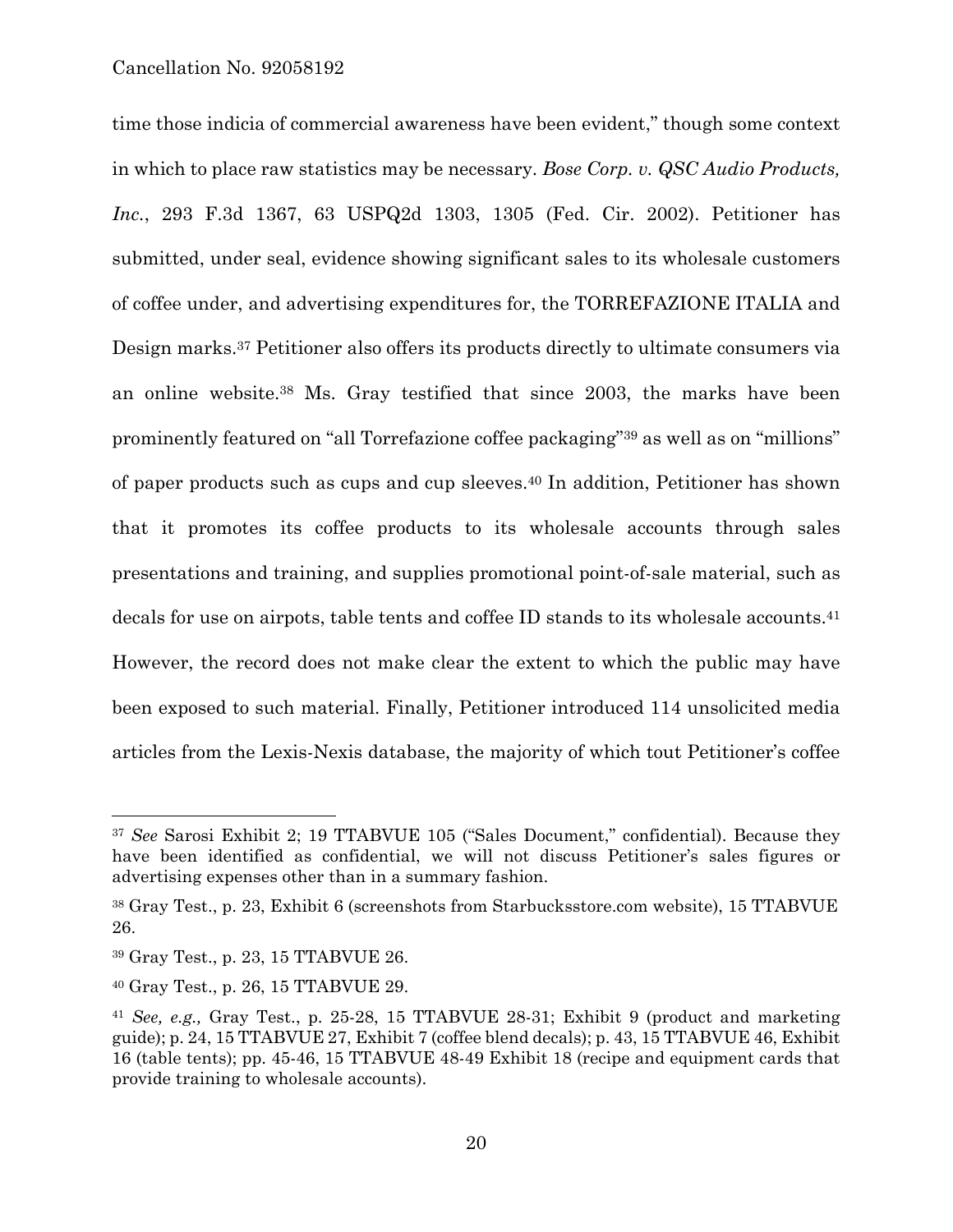as high quality and urge consumers to visit retail outlets, particularly in Seattle, that serve Petitioner's branded coffee.42 While these are evidence of the extent to which the public may have been exposed to reviews of Petitioner's business, and provide support for the claim that TORREFAZIONE ITALIA is well-known, none of the printouts included graphics from the articles showing the marks at issue in this proceeding,43 which lessens their probative value.

We have also considered the over ten-year length of time Petitioner's marks have been in use, and the fact that no third parties have been shown to use "griffin" marks in the food or beverage industry. In this regard, we note that Respondent has shown that the griffin is well-known as a symbol in heraldry, in literature, and as school emblems and mascots, and has been used in some unrelated industries as a symbol or brand name.<sup>44</sup> However, with the exception of the involved marks and Respondent's prior Reg. No. 4108475, there is no showing in the record of any "griffin" design marks registered, or in use, on or in connection with food or beverages, or related services.

On balance, the evidence supports a finding that the marks are strong in the coffee beverage industry and thus accorded a broad scope of protection.

<sup>42</sup> Petitioner's Notice of Reliance No. 4, 16 TTABVUE. A minority of articles describe the acquisition of Petitioner by Starbucks Corp.

<sup>&</sup>lt;sup>43</sup> Although there are no pictures, several of the articles contain a written description of any graphics that appeared as part of the article. One of them, *Coffee culture percolates throughout Seattle*, from the San Diego Union-Tribune, August 15, 2004, describes what may be one of Petitioner's marks ("signs…such as this circular green, white and red emblem that indicates Torrefazione Italia coffee is for sale"). Petitioner's Notice of Reliance No. 4, Exhibit 96, 16 TTABVUE 373.

<sup>44</sup> Respondent's Notice of Reliance No. 2.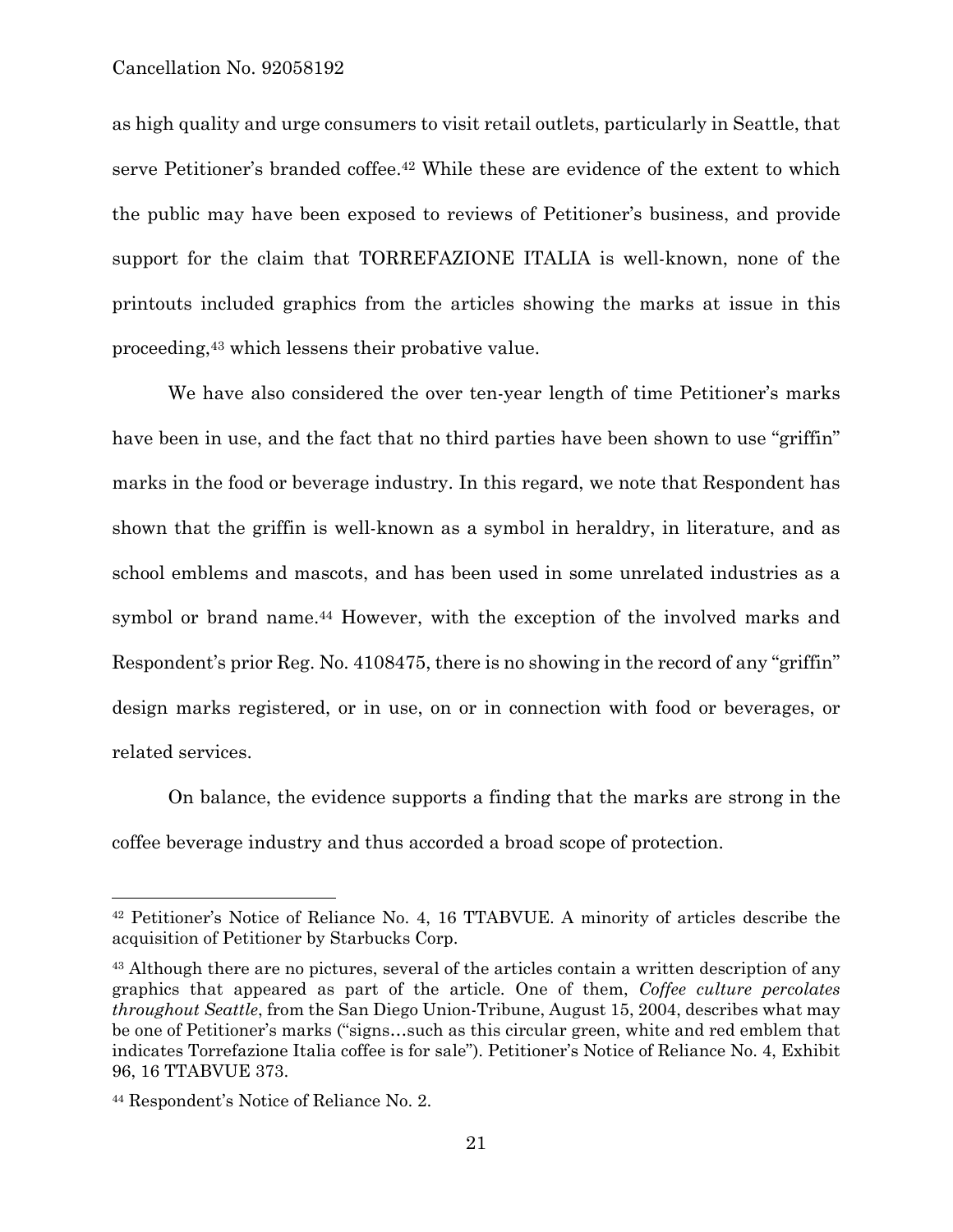### The Marks

We next consider the marks in their entireties as to appearance, sound, connotation and commercial impression, to determine the similarity or dissimilarity between them. *In re Viterra*, 101 USPQ2d at 1908 (quoting *du Pont*); *Palm Bay*, 73 USPQ2d at 1692. In comparing the marks, we are mindful that where, as here, the goods are identical in part, the degree of similarity necessary to find likelihood of confusion need not be as great as where there is a recognizable disparity between the goods. *Coach Servs., Inc. v. Triumph Learning LLC*, 101 USPQ2d at 1721; *Century 21 Real Estate Corp. v. Century Life of America,* 970 F.2d 874, 23 USPQ2d 1698 (Fed. Cir. 1992); *see also, In re Mighty Leaf Tea*, 601 F.3d 1342, 1348, 94 USPQ2d 1257, 1260 (Fed. Cir. 2010); *In re Dixie Restaurants, Inc.,* 105 F.3d 1405, 1408, 41 USPQ2d 1531, 1534 (Fed. Cir. 1997). "The proper test is not a side-by-side comparison of the marks, but instead 'whether the marks are sufficiently similar in terms of their commercial impression' such that persons who encounter the marks would be likely to assume a connection between the parties." *Coach Servs. Inc. v. Triumph Learning LLC,* 668 F.3d 1356, 101 USPQ2d 1713, 1721 (Fed. Cir. 2012) (citing *Leading Jewelers Guild, Inc. v. LJOW Holdings, LLC*, 82 USPQ2d 1901, 1905 (TTAB 2007); *see also San Fernando Electric Mfg. Co. v. JFD Electronics Components Corp.,* 565 F.2d 683, 196 USPQ 1, 3 (CCPA 1977); *Spoons Restaurants Inc. v. Morrison Inc.,* 23 USPQ2d 1735, 1741 (TTAB 1991), *aff'd mem*., 972 F.2d 1353 (Fed. Cir. 1992).

Because the similarity or dissimilarity of the marks is determined based on the marks in their entireties, the analysis cannot be predicated on dissecting the marks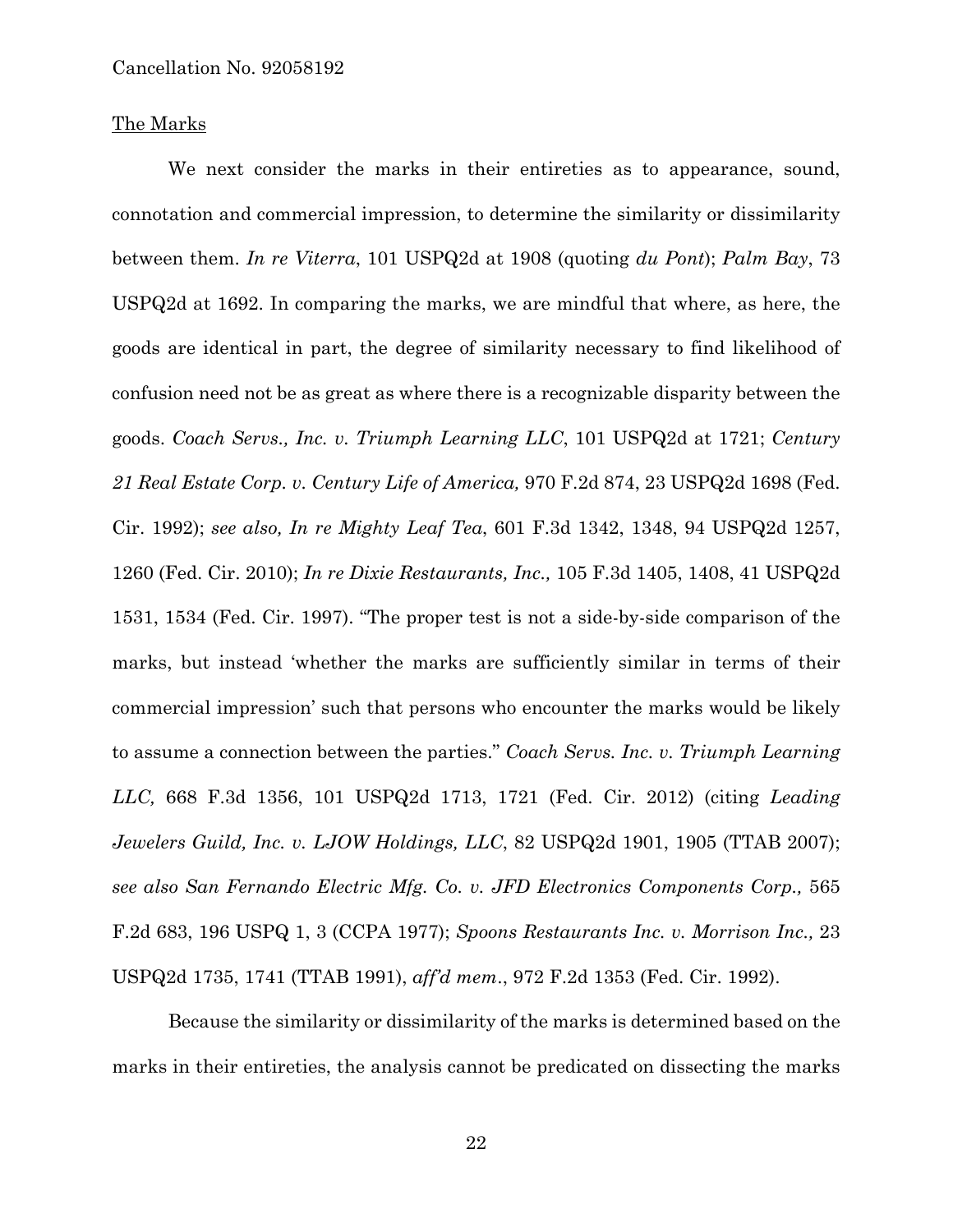into their various components. *In re National Data Corp*., 753 F.2d 1056, 224 USPQ 749, 751 (Fed. Cir. 1985). However, different features may be analyzed to determine whether the marks are similar. *National Data*, 224 USPQ at 751 (nothing improper in giving more or less weight to a particular feature of a mark, provided the ultimate conclusion rests on a consideration of the marks in their entireties). The average purchaser normally retains a general rather than a specific impression of trademarks. *See Inter IKEA Sys. B.V. v. Akea, LLC*, 110 USPQ2d 1734, 1740 (TTAB 2014); *L'Oreal S.A. v. Marcon*, 102 USPQ2d 1434, 1438 (TTAB 2012); *Sealed Air Corp. v. Scott Paper Co.,* 190 USPQ 106, 108 (TTAB 1975).

Respondent's registration for the mark -



and Petitioner's registrations for the marks -



design feature, a mythological beast that Respondent identified as a griffin in its description of the mark and which the parties have stipulated to is a "gryphon" in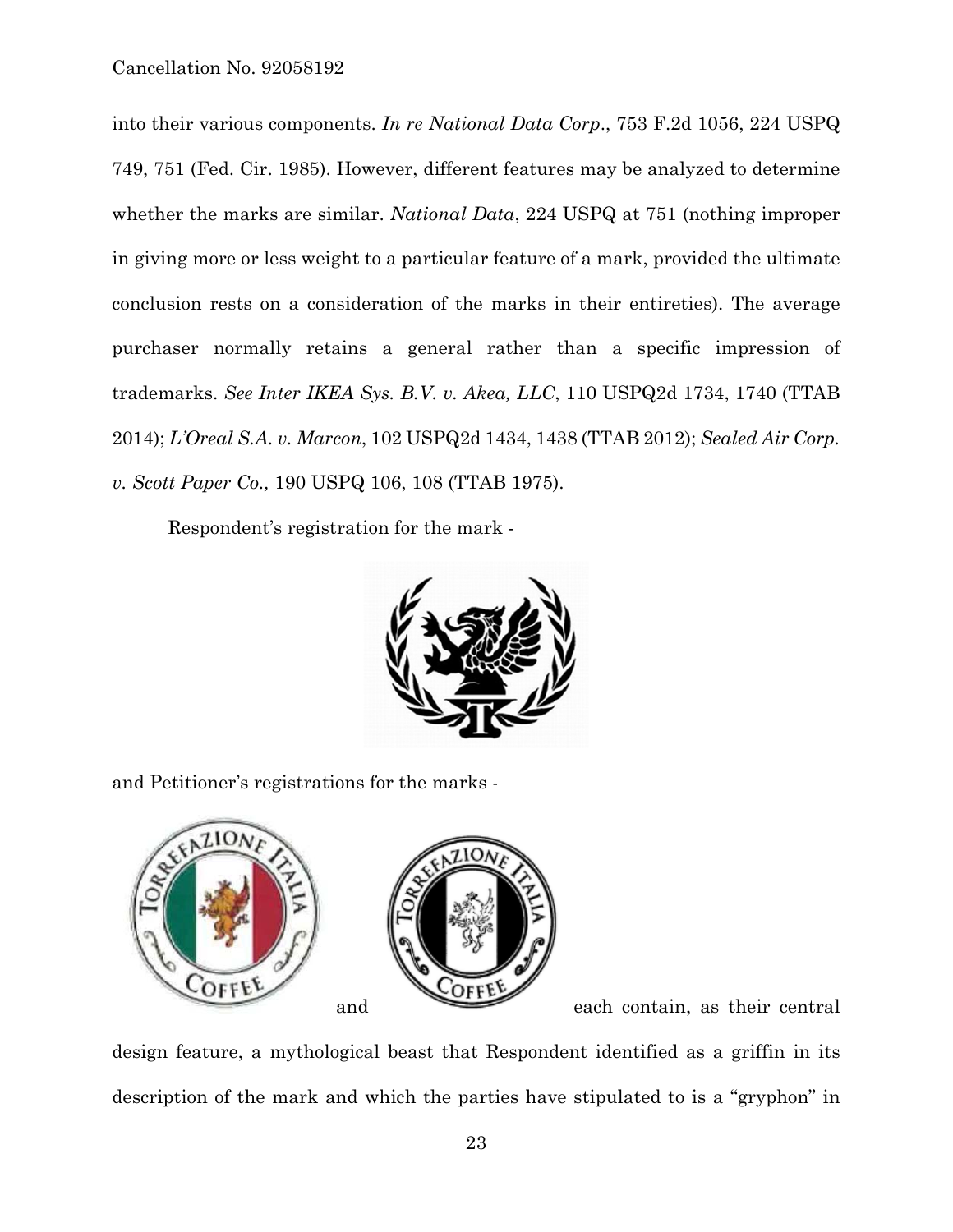$\overline{a}$ 

Petitioner's mark, notwithstanding Petitioner's initial characterization of this animal as a "rooster with wings."45 Regardless of how the animal is described, however, we find that consumers are likely to recognize the animals portrayed in the marks as griffins because they are likely to recall those attributes that are common to most heraldic displays of griffins, namely, the portrayal of a beast resembling a lion and the "rampant" stance.46 But they will readily perceive the major differences in the designs. Petitioner's griffin has a large mane, wears a crown and has a long tail, a beak and soft wings. It resembles a lion. Respondent's griffin has no mane or crown, sports a serpent-like tongue and scales on its wings, and has no tail. It does not resemble a lion. Notably, Respondent's griffin's legs are not visible; the griffin may be sitting on a pedestal or standing with legs obscured by the pedestal. Petitioner's griffin is in the classic "rampant" position.

We do not suggest that purchasers will parse out these features separately, or recall them specifically. We do not place the marks side-by-side in our analysis, but consider the marketplace, the consumer's hazy recollection, and the overall impressions made by each parties' griffin design, which we find readily

<sup>45</sup> The parties stipulated that the animal design in Petitioner's registrations is that of "a gryphon in profile, i.e., depicted from a side view, with arms extended." 20 TTABVUE 1091.

<sup>46</sup> *See, e.g.,* at http://en.wikipedia.org, attached to Respondent's Notice of Reliance No. 2 ("A beast rampant (Old French: "rearing up") is depicted in profile standing erect with forepaws raised.") The term *segreant* is also used "for mythical creatures,…such as griffins and dragons."). *Id.* The evidence suggests that this is the "natural" or most popular pose for a depiction of a griffin. *See, e.g.,* "*The Gryphon In Heraldry"* at http://www.gryphonpages.com, 23 TTABVUE 92 ("A *Griffin proper* [i.e., shown in its natural color] would be a gold Gryphon…. The most popular pose…is *rampant,* which means that the creature is standing on one hind leg…."). However, because griffins have not been shown to have been incorporated into trade or service marks in the food or beverage industry, even if true, this does not weaken the mark's inherent distinctiveness.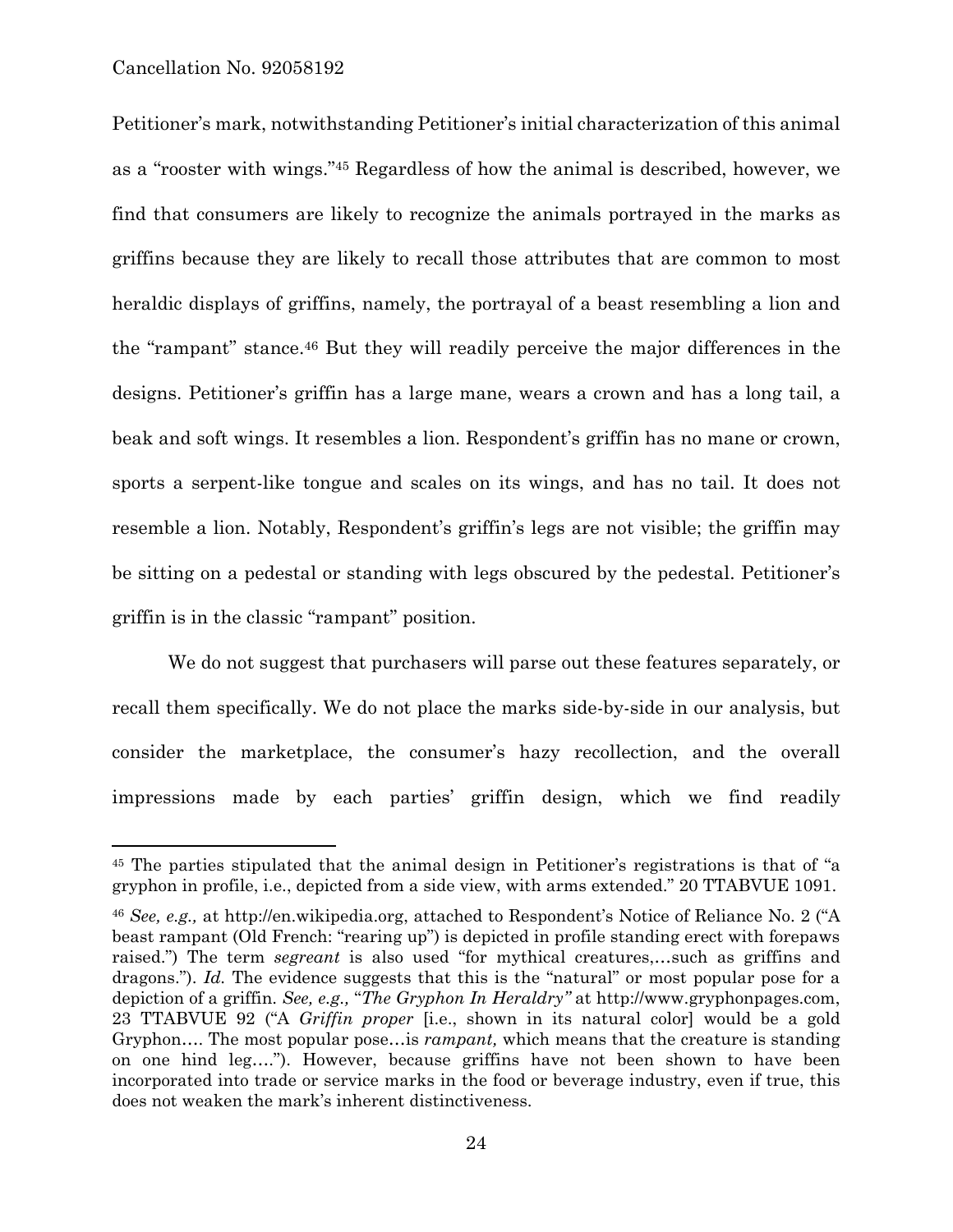distinguishable. Further, we compare the marks in terms of their overall appearances, pronunciation, connotation and commercial impressions, and conclude that there is no likelihood that consumers will confuse the source of each parties' goods based on the marks.

In terms of appearance, simply put, the marks do not look anything alike. Petitioner's mark combines its griffin design with multiple ornamental design features that add to the clear visual differences between the marks. Petitioner's mark includes concentric circles, curlicues, and an abstract representation of the Italian flag that underscores the Italian theme of the mark. The prominent wording TERRAFAZIONE ITALIA COFFEE encircles the mark. Overall, Petitioner's mark visually presents an enclosed, double-circular shape. Where it appears, the laurel wreath design serves merely as an additional border concentric to the circles. Respondent's mark, on the other hand, is open at the top as opposed to being enclosed, with a seated griffin on a pedestal etched with the capital letter "T" surrounded by a laurel wreath. The conspicuous griffin in the center of Respondent's mark and the smaller griffin in Petitioner's marks are so dissimilar in appearance, as are the marks overall, that the fact that both include a griffin design is an insufficient basis upon which to find likely confusion.

In pronunciation, the letter "T" sounds nothing like TORREFAZIONE ITALIA COFFEE, and the remainder of Respondent's mark is not susceptible of being spoken, unlike the words TORREFAZIONE ITALIA COFFEE in Petitioner's mark. Moreover, the term "TORREFAZIONE ITALIA" is an important part of Petitioner's mark

25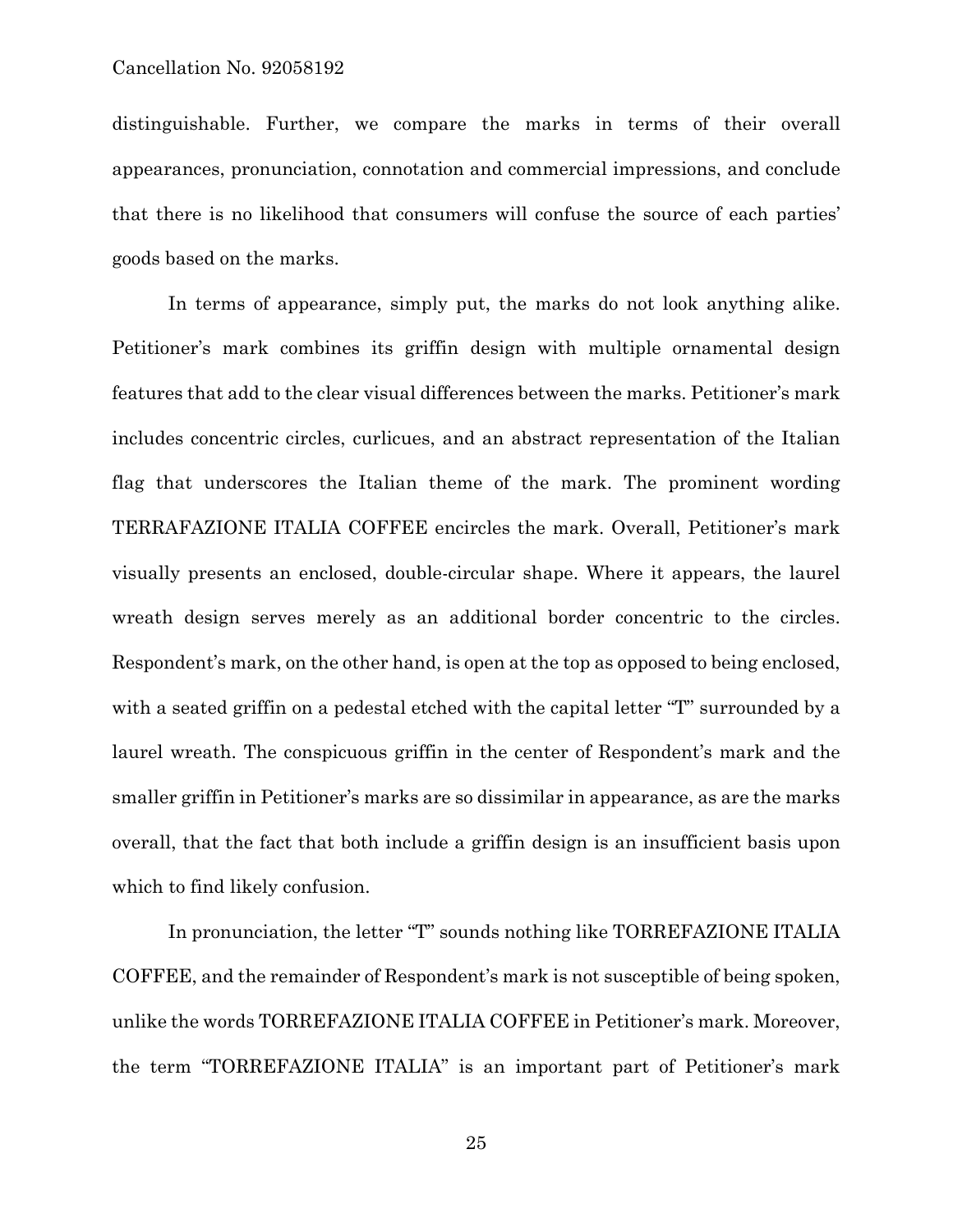$\overline{a}$ 

overall and is far more likely to be impressed upon a purchaser's memory than the design features. *Joel Gott Wines, LLC v. Rehoboth Von Gott, Inc.*, 107 USPQ2d 1424, 1431 (TTAB 2013) ("In the case of marks consisting of words and a design, the words are normally given greater weight because they would be used by consumers to request the products.") (citing *In re Dakin's Miniatures, Inc.*, 59 USPQ2d 1593, 1596 (TTAB 1999)). To the extent the marks project a meaning or connotation, Petitioner's mark suggests an Italian blend of roasted coffee while Respondent's mark does not, and Petitioner's argument that consumers are likely to interpret the "T" in Respondent's mark as "Torrefazione" is not supported by the testimony.47 When viewed in their entireties, we find that Respondent's mark is not similar in sight, sound, meaning or commercial impression to Petitioner's marks.

<sup>47</sup> Sarosi Test., p. 6-7, 19 TTABVUE 10-11. Mr. Sarosi indicated only that consumers may shorten "Torrefazione Italia" to "TI." Nowhere is it shown that consumers see the words as anything but a unit or would perceive a "T" standing alone as "Torrefazione."